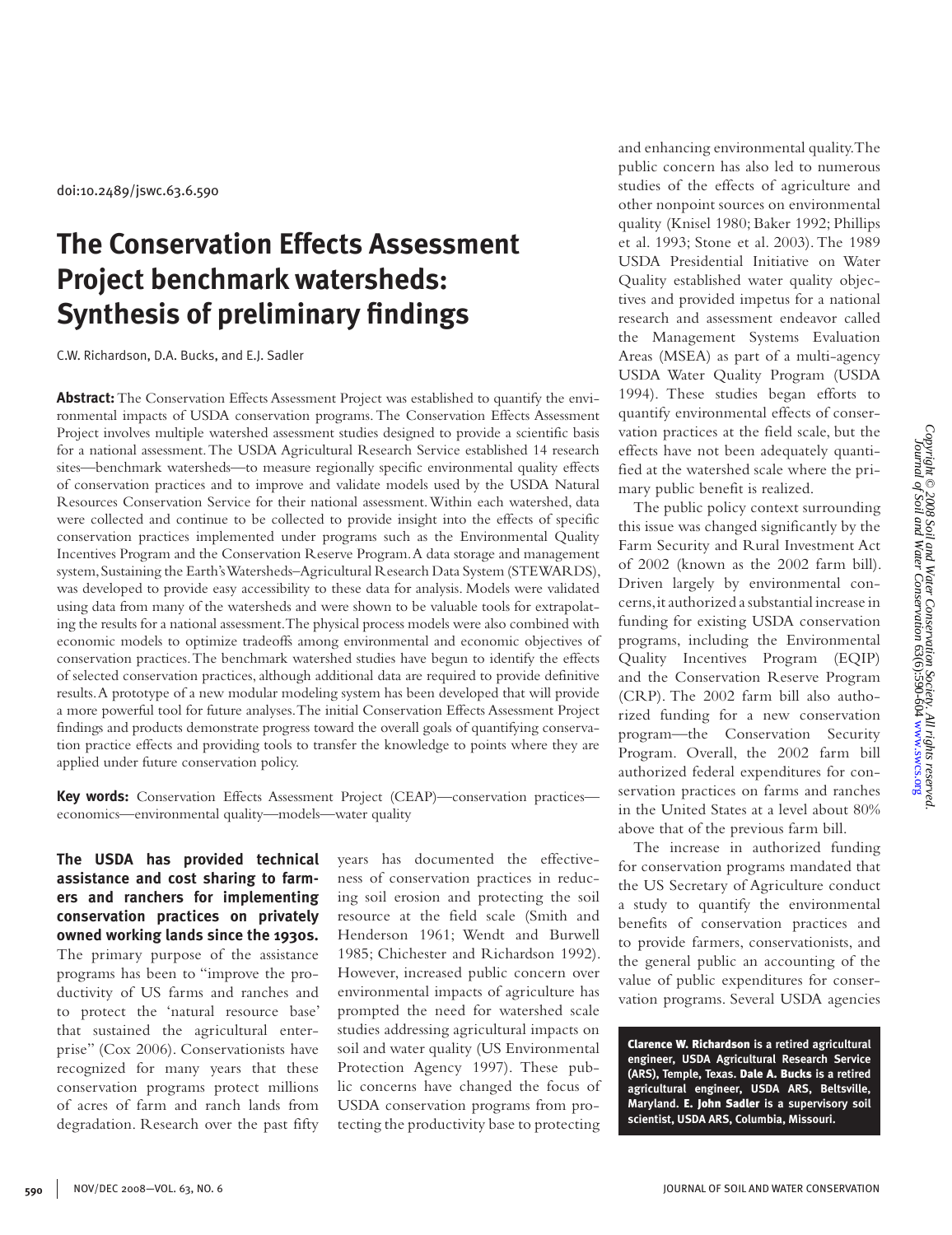are involved in a project to quantify the benefits. The project, known as the Conservation Effects Assessment Project (CEAP), is designed to improve our ability to quantify the environmental effects of conservation practices applied to agricultural land and to provide an assessment of the value of conservation programs. Quantifying the environmental effects or benefits of the programs will assist policymakers and program managers in implementing and modifying existing programs and designing new programs that can more effectively, efficiently, and economically meet public demands and the goals set forth by Congress in the 2002 farm bill.

The USDA Natural Resources Conservation Service (NRCS) and Agricultural Research Service (ARS), along with other federal agencies, are conducting CEAP studies to quantify the environmental benefits of conservation practices implemented through conservation programs on working and retired cropland, grazing land, agro-forest land, and wetlands. The CEAP studies have two major components: (1) a national assessment and (2) watershed assessment studies. The national assessment, conducted primarily by USDA NRCS, tracks environmental benefits over time on a national scale using past and current data and watershed-scale models. The watershed assessment studies are designed to provide detailed data of environmental effects in selected regions of the country, evaluation and improvement of the national assessment models, and research on the effects of specific conservation practices at the watershed scale. The findings from the two components of CEAP will be the basis for reports and documents that describe for Congress and the American public the environmental benefits of publicly funded conservation programs.

*Conservation Effects Assessment Project Watershed Assessment Studies.* Three categories of the CEAP watershed assessment studies are being conducted:

1. *USDA ARS benchmark watersheds.*

The ARS is conducting CEAP research on 14 watersheds in various regions of the country. The land use on the benchmark watersheds is primarily agricultural cropland that is rain-fed. On some of the watersheds ARS had long-term research underway before the initiation of CEAP. The CEAP research involved obtaining data describing land management practices and physical data such as water quality and quantity, ecosystem changes, and economic outcomes.

- 2. *USDA NRCS special emphasis watersheds.* Ten watersheds were selected to address specific resource concerns such as manure management for animal feeding operations and water use on irrigated cropland, or other special land use activities. The special emphasis watershed studies are managed by NRCS, and data are being obtained to support evaluation of the specific resource concerns.
- 3. *USDA Cooperative State Research, Education, and Extension Service competitive grants program watersheds.* These watersheds were selected by the USDA Cooperative State Research, Education, and Extension Service through the Water Quality Initiative Competitive Grants Program. This program sponsors a collection of watershed case studies that will use existing streamflow and contaminant load data to investigate the linkages among various conservation and land management practices and the resultant effects on water quality. These watersheds were selected incrementally beginning in 2004 with a total of 14 watersheds having been selected by 2006.

The watershed assessment studies support the USDA NRCS national assessment by providing a science base for effective, sustainable management of agricultural landscapes for improved environmental quality (Cox 2007). The studies are also improving and validating the models used to quantify the environmental effects of conservation programs.

This special issue of the *Journal of Soil and Water Conservation* provides results that have been obtained through the USDA ARS benchmark watershed program from 2004 through 2007. Papers in this issue provide detailed background and results on a watershed basis. This paper summarizes the salient findings from across the spectrum of watersheds.

*Objectives of the Agricultural Research Service Benchmark Watershed Assessment Program.* The primary objective of the USDA ARS benchmark watershed assessment program is to support the national assessment by providing detailed research findings for a few intensively studied watersheds and to provide a framework for evaluating and improving the performance of models for future assessments. The specific objectives of the USDA ARS benchmark watershed assessment studies are as follows:

- 1. Develop and implement a system to compile, organize, and document water, soil, management, weather, and socio-economic data for assessment of conservation practices.
- 2. Measure water quality and quantity, soil quality, and ecosystem effects of conservation practices at the watershed scale in a variety of regional settings.
- 3. Validate models and quantify uncertainties of model predictions at multiple scales.
- 4. Develop policy-planning tools to aid selection and placement of conservation practices for optimal environmental quality, farm profitability, and conservation practice efficiency.
- 5. Develop new and improved regional watershed models for quantifying environmental outcomes of conservation practices in major agricultural regions.

#### Materials and Methods

Fourteen watersheds were selected for the USDA ARS benchmark watershed studies (objective 1). The watersheds were at different stages of research implementation at the beginning of CEAP, ranging from little or no existing data to fully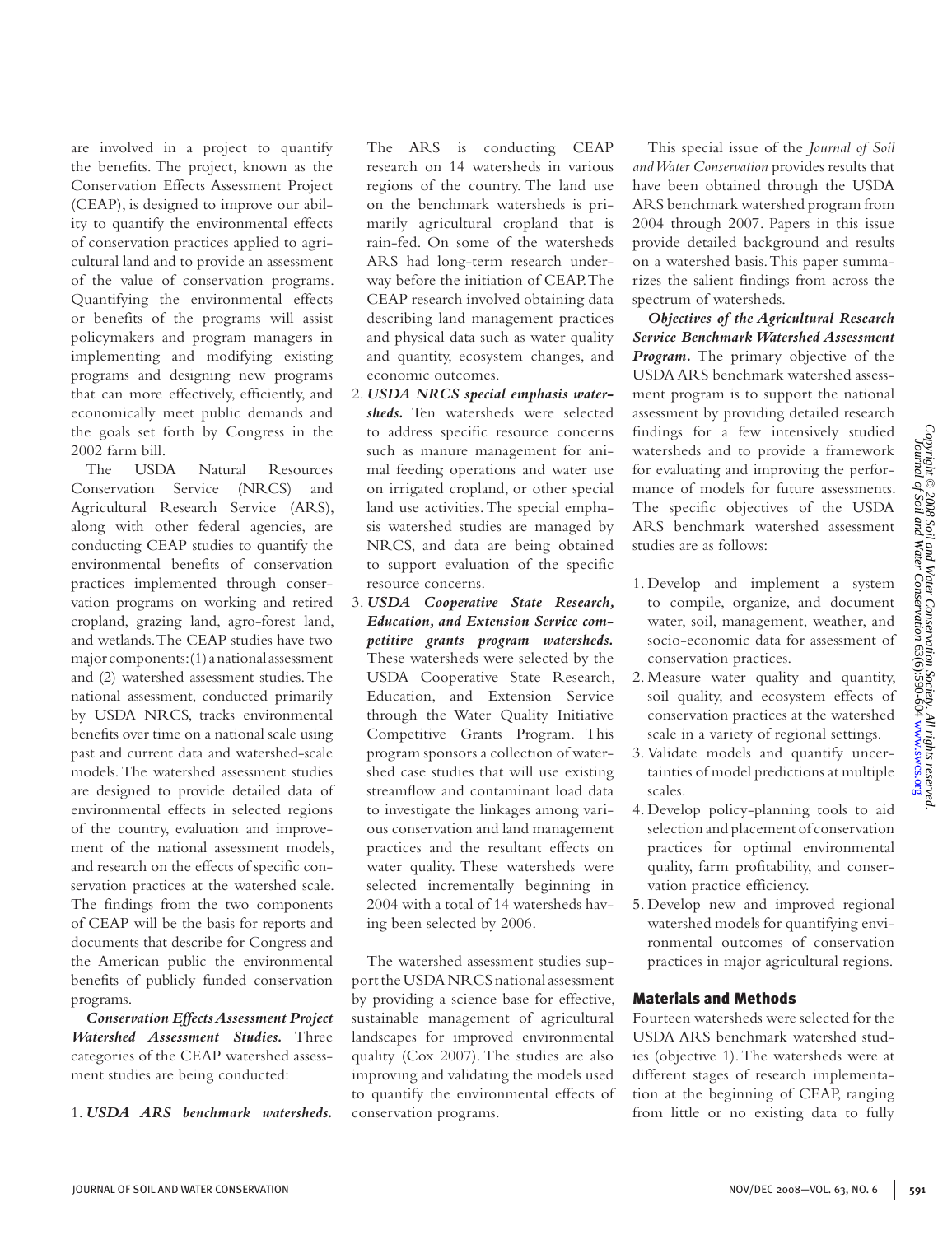#### Table 1

Resource measurements on USDA Agricultural Research Service benchmark watersheds.

| Watershed                                   | <b>Resource measurements</b> |                       |              |                  |                  |
|---------------------------------------------|------------------------------|-----------------------|--------------|------------------|------------------|
|                                             | <b>Water quality</b>         | <b>Water quantity</b> | Soil quality | <b>Ecosystem</b> | <b>Economics</b> |
| South Fork Iowa River, Iowa                 | Χ                            | Χ                     | X            | X                |                  |
| Walnut Creek, Iowa                          | X                            | X.                    | X            |                  | Χ                |
| St. Joseph River, Indiana                   | X                            | Χ                     | X            |                  | X                |
| Upper Big Walnut Creek, Ohio                | X                            | Χ                     | Χ            | X                | X                |
| Mark Twain Lake/Salt River Basin, Missouri  | X                            | Χ                     | X            | Χ                | X                |
| Town Brook/Cannonsville Reservoir, New York | X                            | Χ                     | X            |                  | X                |
| Choptank River, Maryland                    | Χ                            | Χ                     | X            |                  |                  |
| Goodwin Creek, Mississippi                  | X                            | Χ                     | X            | X                |                  |
| Beasley Lake, Mississippi                   | Χ                            | Χ                     | Χ            | л                |                  |
| Yalobusha River, Mississippi                | X                            | Χ                     | X            | X                |                  |
| Little River, Georgia                       | X                            | Χ                     | X            |                  |                  |
| Upper Washita River, Oklahoma               | X                            | Χ                     | X            |                  |                  |
| Leon River, Texas                           | X                            | Χ                     | Χ            |                  |                  |
| Upper Snake River/Rock Creek, Idaho         | X                            | X                     | X            |                  |                  |

Notes: Specific measurements within resource measurement categories vary among watersheds. Typical measurements within categories include the following: water quality—plant nutrients, pesticides, pathogens, dissolved oxygen; water quantity—streamflow, precipitation, drainage, irrigation, groundwater; soil quality—aggregate stability, water holding capacity, bulk density, organic carbon, electrical conductivity, soil-test phosphorus; ecosystem—species richness and diversity, habitat quality, native vegetation cover; economics—profit, program efficiency, optimum placement.

implemented research. This is a natural outcome of the establishment history of USDA ARS watersheds. Some of the watersheds were established in the 1950s and 1960s as part of a regional watershed laboratory initiative, and some were established during the MSEA studies (USDA 1994). Still others were established around these legacy sites as part of a scaling-up to meet CEAP requirements. Conservation practices were applied, in varying degrees, on all 14 watersheds.

Processes measured on the watersheds (objective 2) varied depending on local needs. In general, data on stream contaminants such as phosphorus (P), nitrogen (N), suspended sediment, commonly used pesticides, and biological contaminants were collected to quantify the effects of conservation practices on water quality. On some watersheds, data were obtained on ecosystem changes and economic outcomes. The 14 USDA ARS benchmark watersheds and the types of watershed response data obtained on each watershed are given in table 1. The geographic locations of the watersheds are shown on figure 1.

The primary models evaluated and validated for use in CEAP (objective 3) are the Soil and Water Assessment Tool (SWAT) (Arnold et al. 1998) and the Annualized Agricultural Non-Point Source (AnnAGNPS) model (Bingner and Theurer 2001). Both models can be used to assess the impact of arbitrary conservation practices on water quality and quantity.

The SWAT model is a river basin or watershed-scale model developed to predict the impact of land management practices on water, sediment, and agricultural chemical yields in large complex watersheds with varying soils, land use, and management conditions. The SWAT model is physically based and requires specific information about weather, soil properties, topography, vegetation, and land management practices within the watershed. The physical processes associated with water movement, sediment movement, crop growth, nutrient cycling, and other processes are modeled using these input data.

The AnnAGNPS model is designed to assess the watershed effects of conservation management practices on water, sediment, and dissolved chemicals; the development of total maximum daily load limits; and for conducting risk and cost-benefit analysis. These objectives are met by describing the spatial variability of climate, soil properties, topography, and agricultural management practices. The AnnAGNPS also provides the capability to track any pollutant to any point in the watershed, allowing for the assessment of appropriate conservation measures to resolve the particular pollutant problem. Both SWAT and AnnAGNPS were tested on many of the USDA ARS benchmark watersheds.

The development of policyplanning tools (objective 4) was approached in CEAP in two ways. First, basic economic and social studies were conducted on three selected watersheds through agreements with university cooperators. Second, policy tools were developed that can be used to assist in selecting and placing conservation practices to optimize profits, environmental quality, and other tasks as part of the evaluation of conservation practices. These policy tools were envisioned as a means to help policy makers and program managers optimize investments in conservation programs to meet environmental goals and address alternatives in food, fiber, and fuel production needs. The plan calls for using the findings from the basic economic and social studies and other related economic research within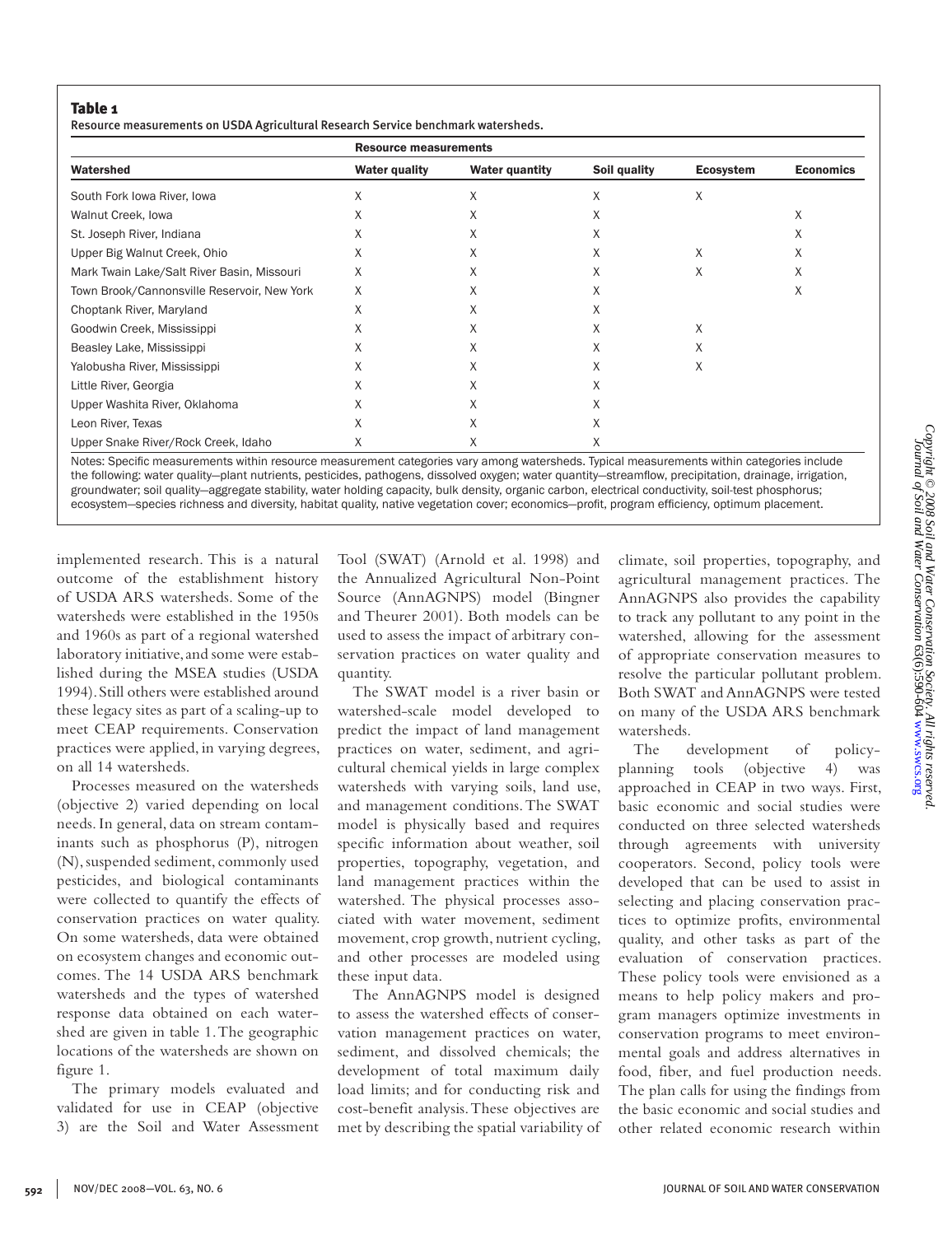#### Figure 1

Location of USDA Agricultural Research Service benchmark watersheds.



the CEAP effort to improve these policy tools at a later date.

Dominant hydrologic processes vary among regions of the country, as well as agricultural systems and management and environmental responses to agriculture. These regional differences influence the nature of conservation practices that can be effectively applied. Therefore, customized watershed models are needed for specific regions. Objective 5 is focused on developing object-oriented, modular models to address region-specific environmental responses that are capable of scaling up from fields to watersheds.

The five objectives were highly integrated. Field research on the 14 watersheds as well as model and data-system development required a carefully coordinated approach. The project involved over 60 scientists spread across numerous field locations. Six teams were organized to conduct the research and provide project coordination. The six teams and their responsibilities are described below:

- 1. *Data Management.* Responsible for developing a data system for storing and managing data collected on the watersheds and from other sources. Also responsible for working with field locations to populate the data system with watershed data.
- 2. *Watershed Design for Determining Environmental Effects.* Responsible for designing methods and collecting basic resource data on the watersheds, and for interpreting the data to determine the effects of conservation practices on environmental quality.
- 3. *Model Validation and Uncertainty Analysis.* Responsible for developing model validation standards, for validating and improving models to be used in the national assessment, and for determining levels of uncertainty of model estimates.
- 4. *Economic Analysis.* Responsible for developing economic model approaches for estimating cost-effectiveness of combinations and placement of conservation practices on watersheds. Also responsible for conducting economic analysis on selected watersheds.
- 5. *Model Development and Regionali*zation. Responsible for developing state-of-the-art modeling capabilities for estimating conservation effects on a regional basis. The regional models address essential processes of impor-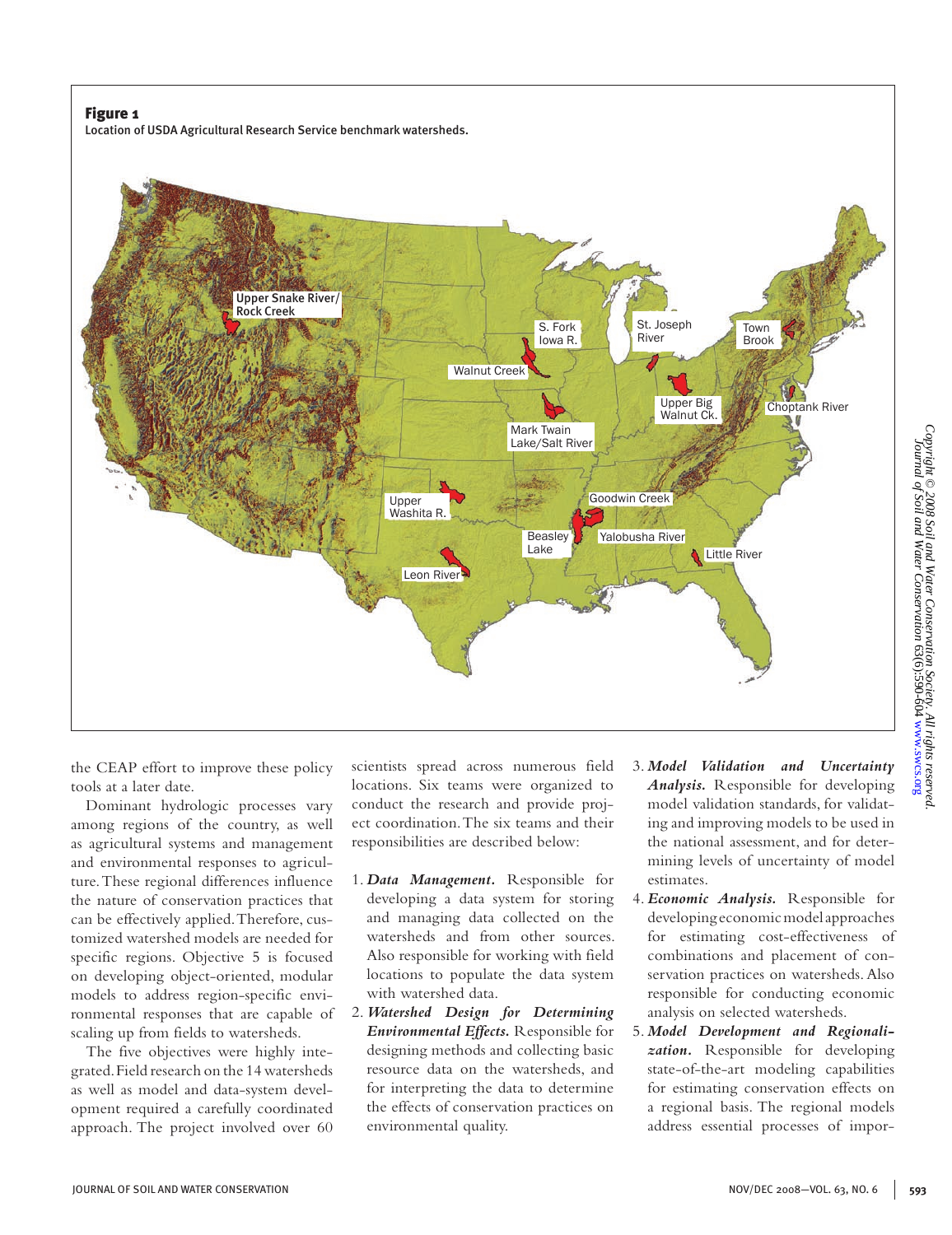tance to a particular region of the country.

6. *Data Quality and Assurance.* Responsible for determining standardized protocols for collecting resource data on the watersheds and for documenting quality assurance and control methods for laboratory analysis.

The six teams were responsible for coordinating the research on the five objectives and delivering useful products relative to the effects of conservation practices on environmental quality. Results to date for each objective are given below. In addition, the results of a special study on selected watersheds to determine the source of sediment within each watershed and to define channel contributions to sediment loads is described below.

#### Objective 1 Results: Data Management System Development

The extensive body of information about the environmental effects of conservation practices collected in CEAP is valuable only to the extent that the data and supporting information are accessible to users. One of the prime objectives of the USDA ARS benchmark watershed studies is to develop and implement a Webbased system that would make the data readily available. An effort to build a database that would make the ARS watershed data more useful and easily available was underway before CEAP began (Steiner et al. 2003). With the beginning of CEAP, the database effort was expanded in scope and incorporated into CEAP. The database was designed to provide access to soil, water, climate, land-management, and socio-economic data from all 14 ARS benchmark watersheds, as well as data from the other CEAP watersheds as available.

The Sustaining the Earth's Watersheds– Agricultural Research Data System (STEWARDS) has been developed and the beta version was released to the data managers and researchers in July 2007. The STEWARDS system consists of (1) a centralized site with Web servers and

application software including a database management system and a geospatial data access portal, (2) watershed measurement data, geographic information system layers (topography, land use, imagery, and descriptive layers), and metadata, (3) users, and (4) watershed sites that are sources of data. The beta version contains partial data from four of the ARS benchmark watersheds, and the process for adding data for other watersheds is in place. The current and ongoing focus of the development team is to bring additional watersheds' data into the system. The STEWARDS system also includes means to store results of various key model calibration and validation studies. Release of the beta version is a significant step in organizing and managing basic data relative to the effects of conservation practices and in making the data available to researchers, policymakers, and others (Steiner et al. 2008a; Sadler et al. 2008).

# Objective 2 Results: Watershed Studies

*South Fork Iowa River, Iowa.* The South Fork of the Iowa River, located in northcentral Iowa, is an area of intensive crop and swine production. Agriculture production covers about 90% of the watershed with corn and soybean as the crops. Each year 30% of the cropland receives manure application from the swine production facilities, in rotation prior to corn. Conservation practices focus on residue management systems such as notill or mulch-till. Grassed waterways and riparian buffers are often used as edgeof-field practices (Tomer et al. 2008b). These conservation practices target surface runoff as a method of controlling pollutant transport. However, most of the area is tile drained. The tile drainage systems dominate the hydrologic budget and provide a transport pathway for nitrate and dissolved P that is unaffected by the surface conservation systems. Nitrate losses occur through the tile drainage systems with nitrate export often exceeding 20 kg ha<sup>-1</sup> y<sup>-1</sup> (18 lb ac<sup>-1</sup>) yr–1). Surface runoff conservation practices such as residue management and riparian buffers are unlikely to have substantial impact on nitrate losses through the tile drains. Controlled drainage and nutrient removal wetlands are among those practices that could reduce N and P loads in tile drainage outflow (Green et al. 2006; Tomer et al. 2008a).

Concentrations of P in streams are large enough to impact stream ecology through eutrophication. *E. coli* populations are large enough to impair use of the waterways for contact recreation during much of the summer, but patterns do not always support the assumption that manure is the major source. Riparian buffers and grassed waterways should mitigate runoff pollutant losses, but conservation systems need to better address pollutant sources and transport pathways that are specific to each contaminant (Tomer et al. 2008a).

*Walnut Creek, Iowa.* The Walnut Creek watershed, located in central Iowa, has a drainage area of 5,130 ha (12,700 ac) and a mean annual rainfall of about 820 mm (32 in). The topography is gently rolling and poorly drained with numerous closed depressions or potholes. The soils are mostly fine-textured and poorly drained. About 60% of the area is tile drained due to poor surface drainage. Over 80% of the watershed is in cropland with corn and soybean as the primary crops. Fertilizer N is usually applied in the fall at rates averaging about 150 kg N ha<sup>-1</sup> (134 lb N  $ac^{-1}$ ) to fields that will be planted to corn the following spring. Pesticides (primarily atrazine on corn) are also commonly applied to crops. Environmental monitoring began on Walnut Creek in 1991 under the MSEA program. Nitrate in streamflow is the primary contaminant, with nitrate concentrations often exceeding drinking water standards. Pesticide losses in streamflow are small, but atrazine concentrations occasionally exceed drinking water standards (Jaynes et al. 1999). Constructed wetlands were found to reduce  $NO_3$ -N fluxes up to 30% from tile-drained subbasins, but were not capable of effectively reducing  $NO<sub>3</sub>-N$  in larger flows (Tomer et al. 2003).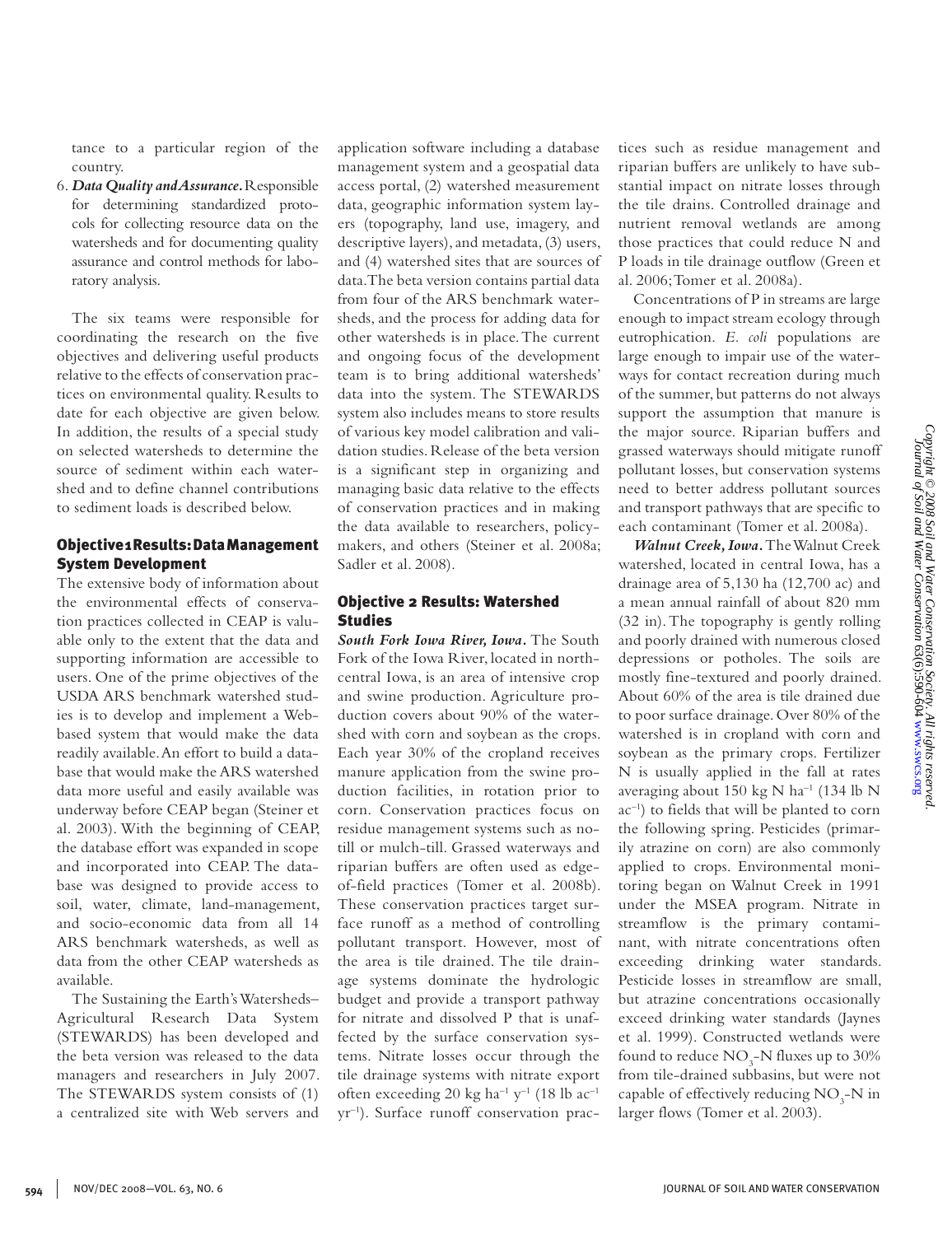The SWAT model was modified for use in Walnut Creek to improve the simulation of tile and pothole topography. The SWAT model was calibrated and validated using the data collected in Walnut Creek to simulate monthly surface and subsurface flows, corn yields, and corn nitrate uptake. Monthly N and atrazine loads in streamflow were accurately simulated after these modifications were made (Du et al. 2005, 2006). The SWAT model simulations showed that splitting N fertilizer application with the first application shortly before corn planting and the second application when corn plants are 15 to 30 cm (6 to 12 in) high reduced  $NO<sub>3</sub>-N$  loss by more than 20% compared to the conventional fall application (Saleh et al. 2007).

*St. Joseph River, Indiana.* The St. Joseph River watershed has a 2,830-km2 (1,105-mi2 ) drainage area located in three states: Indiana, Michigan, and Ohio. The watershed contains intensive agricultural activities with 64% of the area in cropland, 15% in pasture or forage, 10% in forest or wetlands, and 11% in urban or industrial use. The mean annual precipitation is about 900 mm (35 in), and the predominant crops are corn and soybean. The soils are primarily silt loams to clay loams. The landscape is dominated by closed depressions and requires extensive surface drainage for successful crop production. Two types of surface drain inlets are common: (1) vertical risers and (2) blind inlets that use coarse material at low spots of depressions. Both types of surface drain inlets transmit surface runoff water to subsurface tile drains where surface flow is mixed with subsurface flow (Smith et al. 2008). Water from the tile drains ultimately flows into the drinking water for the city of Ft. Wayne, Indiana. The primary environmental issues related to agriculture are pesticides (primarily atrazine), nutrients, and sediment in runoff entering water supplies. Pappas et al. (2008) found that on the Cedar Creek watershed, a 708 km2 (277 mi2 ) subwatershed of the St. Joseph River, daily sampling with more intensive sampling during storm events is need to

assess the effects of management practices on reducing atrazine and other herbicides in streamflow.

The SWAT and AnnAGNPS models were applied to the Cedar Creek watershed to simulate streamflow, sediment transport, and atrazine losses. Both models were applied without calibration to eliminate bias due to parameter estimation. The SWAT model performed better than AnnAGNPS in estimating monthly and annual streamflow. The AnnAGNPS model predicted substantially greater sediment in the stream than SWAT and was unsuccessful in estimating atrazine loss. The SWAT model was calibrated for streamflow and atrazine in the Cedar Creek watershed and was shown to be an effective tool for simulating the dynamics of streamflow and atrazine concentrations (Larose et al. 2007; Heathman et al. 2008).

*Upper Big Walnut Creek, Ohio.* Upper Big Walnut Creek, located in central Ohio, has a 492-km<sup>2</sup> (192-mi<sup>2</sup>) watershed that drains into a reservoir that supplies domestic water for Columbus, Ohio, and surrounding communities. The land use in the watershed is 60% cropland with the remainder of the area in forest or urban use. The primary crops are corn, soybean, and wheat, and the cropland is extensively tile drained. The tile drainage systems provide a direct conduit to transport nutrients, pesticides and other contaminants directly from cropland to streams. In addition, some of the subwatersheds have been channelized (streams shaped and straightened) while the streams of other subwatersheds have been left in their natural condition (unchannelized) (King et al. 2008). A portion of the watershed is undergoing a transition from cropped to urban use with the construction of dwellings, parks and golf courses. Some of the streams within the Upper Big Walnut Creek watershed are impaired by nutrients, pesticides, pathogens, and habitat degradation resulting from agricultural activities and/or contaminants from urbanization activities (Ohio Environmental Protection Agency 2003, 2004).

A paired of channelized and a pair of unchannelized watersheds in the Upper Big Walnut Creek watershed were identified to study the effects of conservation practices on water quality. The paired watershed approach increased the sensitivity for determining the effects of these conservation practices on suspended solids and nutrient and pesticide concentrations and loads (King et al. 2008). Similarly, guidelines were developed for conducting studies of the effects of these conservation practices on fish and macroinvertebrate communities in agricultural drainage ditches (Smiley et al. 2008). These procedures present valuable methodologies for analyzing the effects of conservation practices on environmental quality in the Upper Big Walnut Creek watershed and other CEAP watersheds.

*Mark Twain Lake/Salt River Basin, Missouri.* The Mark Twain Lake/Salt River Basin watershed is in northeastern Missouri within the Central Claypan region. The  $6,600 - km^2 (2,580 - mi^2)$  basin drains into Mark Twain Lake, which is the major source of domestic water for the region. The basin has flat to gently rolling topography and shallow claypan soils that restrict vertical movement of water, resulting in a high runoff potential. The primary crops are corn, soybean, wheat, and sorghum. Both beef cattle and swine are produced within the watershed, with swine operations increasing. The primary environmental problems are loss of soil through erosion and the contamination of the reservoir by sediment, nutrients, pathogens, and herbicides. Hydrologic and environmental quality data have been collected in the watershed in three phases. The initial infrastructure for hydrology in Goodwater Creek, a subwatershed of the Salt River, was installed in 1971 and expanded to include environmental quality sampling in 1991 as part of the MSEA project. Scaling up to the Mark Twain Lake/Salt River Basin for CEAP included 12 additional sites for flow monitoring and water quality sampling, which started in 2005.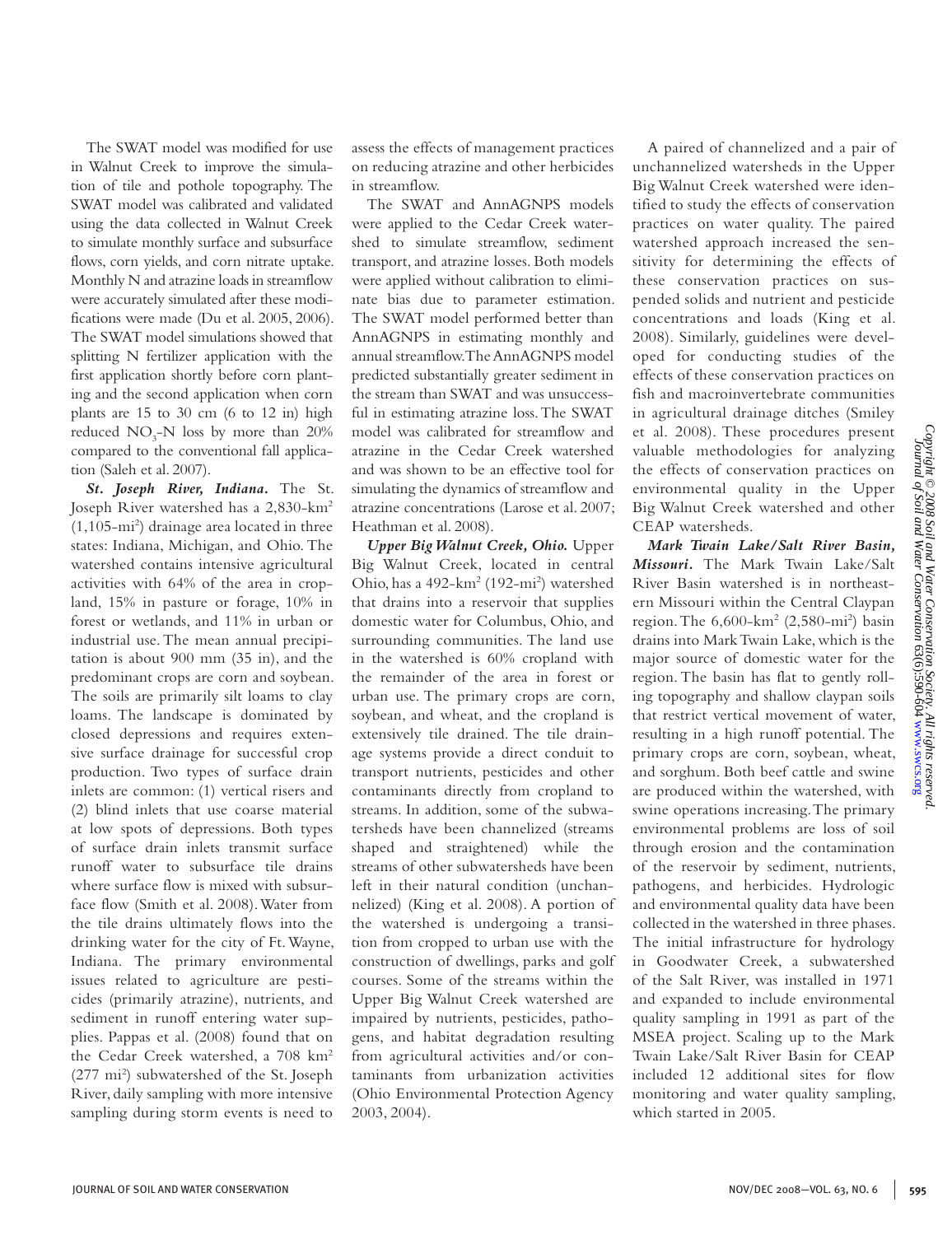Copyright © 2008 Soil and Water Conservation Society. All rights reserved<br>Uournal of Soil and Water Conservation 63(6):590-604 www.swcs.org *Copyright © 2008 Soil and Water Conservation Society. All rights reserved.* Journal of Soil and Water Conservation 63(6):590-604 [www.swcs.org](http://www.swcs.org)

The naturally formed subsurface claypan in the watershed creates a barrier to percolation and promotes runoff, resulting in a vulnerability to erosion and the runoff of sediment and herbicides to streams. Corn and soybean herbicides are frequently detected in streamflow. Mark Twain Lake was on the original 303(d) list for impaired waters for atrazine (Missouri Department of Natural Resources 1998). This designation was removed in 2003, although two streams in the region continue to be monitored for atrazine during the re-registration process.

Numerous conservation practices have been applied in the area. No-till cropping systems have not reduced runoff due to the dominant role of the restricting claypan. The lack of incorporation of herbicides with no-till has led to an increase in runoff of surface applied herbicides. However, vegetative buffer strips have been effective in reducing the transport of both dissolved and sediment bound herbicides in surface runoff. Perennial grasses established through CRP have significantly improved infiltration and soil quality relative to conventional cropping systems. The SWAT model was successfully used to simulate the impact of grass waterways in reducing herbicide concentrations and in simulating long-term herbicide concentration trends in streamflow (Lerch et al. 2008).

*Town Brook/Cannonsville Reservoir, New York.* The Cannonsville Reservoir watershed is located about 160 km (100 mi) northwest of New York City and is a major component of New York City's drinking water supply. The main contaminant in the watershed is P loading and its effect on the reservoir. Research to quantify the effects on P loads of stream bank fencing, precision feeding, and use of cover crops has involved a combination of field experimentation, monitoring, and modeling conducted primarily within the Town Brook watershed, a subwatershed representative of conditions in the larger Cannonsville Reservoir watershed.

Land use within the Cannonsville Reservoir watershed is approximately 49% agroforestry and 48% grass and hay production. About 230 confined animal feeding operations (primarily dairies) are contained within the 3,700-ha (1,500-ac) watershed. A voluntary, incentive-based collaborative program was implemented in 1992 among producers and state, federal, and local organizations to reduce P loads to the reservoir. Conservation practices generally employed are those most typically recommended by USDA NRCS for the region, including, but not limited to barnyard improvements, nutrient management plans, precision feeding, conservation crop rotation, contour buffer strips, filter strips, forage harvest management, grassed waterways, stream bank fencing, and wooded riparian buffers. Water quality monitoring data confirm that conservation practices implemented through a 100% cost share program have lowered P loads from non-point sources to the Cannonsville Reservoir by 50% in dissolved P and 17% in total P (Bishop 2006).

Watershed simulation models were used to predict long-term effects of conservation practices in the watershed on water quality. The Variable Source Loading Function model was shown to be capable of identifying target areas for conservation practice implementation. The SWAT model was successful in predicting the impact of conservation practices on streamflow, sediment load, dissolved P, and total P. An optimization technique was developed using SWAT to select conservation practices for reducing P loadings. Using the technique, the most cost-effective selection of conservation practices for reducing P loads could be identified (Bryant et al. 2008).

*Choptank River, Maryland.* The Choptank River is an estuary and tributary of the Chesapeake Bay. The 2,057-km2 (804-mi2 ) watershed is on the Delmarva Peninsula. The drainage originates in Delaware, flows into Maryland and eventually discharges into the Chesapeake Bay on Maryland's eastern shore. The CEAP research on the Choptank is an important component of a multi-agency effort

to improve water quality in the bay.

Land use in the Choptank watershed is about 52% agriculture, 26% forest, and 5% urban. The agricultural land is used primarily for production of corn, soybean, wheat and barley. There are also small- to medium-sized animal feeding operations with poultry production the most prevalent type. Poultry litter is routinely recycled as fertilizer on corn and soybean fields. A large portion of the producers participate in a nutrient management plan.

The impacts of stream water quality on aquatic ecosystems resulting from nutrient, sediment, and bacterial contamination are the most critical environmental problems associated with agriculture. However, pesticides and other contaminants are also important. Agricultural producers in the Choptank watershed are receiving conservation assistance through several USDA programs as well as programs provided by the Maryland Department of Agriculture.

Remote sensing techniques and ground measurements have been used to assess the effectiveness of cover crops for sequestering nutrients. Small grain crops have been a cost-effective practice for keeping excess nutrients in the fields following crop harvest and in reducing nutrient losses to the Chesapeake Bay. The SWAT and AnnAGNPS models have been used to quantify the environmental benefits of implementing cover crops and riparian buffers on the Choptank watershed. Data from a subbasin were used to calibrate and validate the models. The models showed a direct relationship between degree of implementation of cover crops and the reduction in nitrate loading to the stream. The SWAT model showed marked improvement in load reduction when cover crops were targeted to areas with the greatest nitrate loads rather than randomly applied. The AnnAGNPS model showed no significant reduction in nitrate loading when 40% of the cropland was planted to winter cover crops but had a substantial reduction when 75% of the cropland was planted to cover crops. The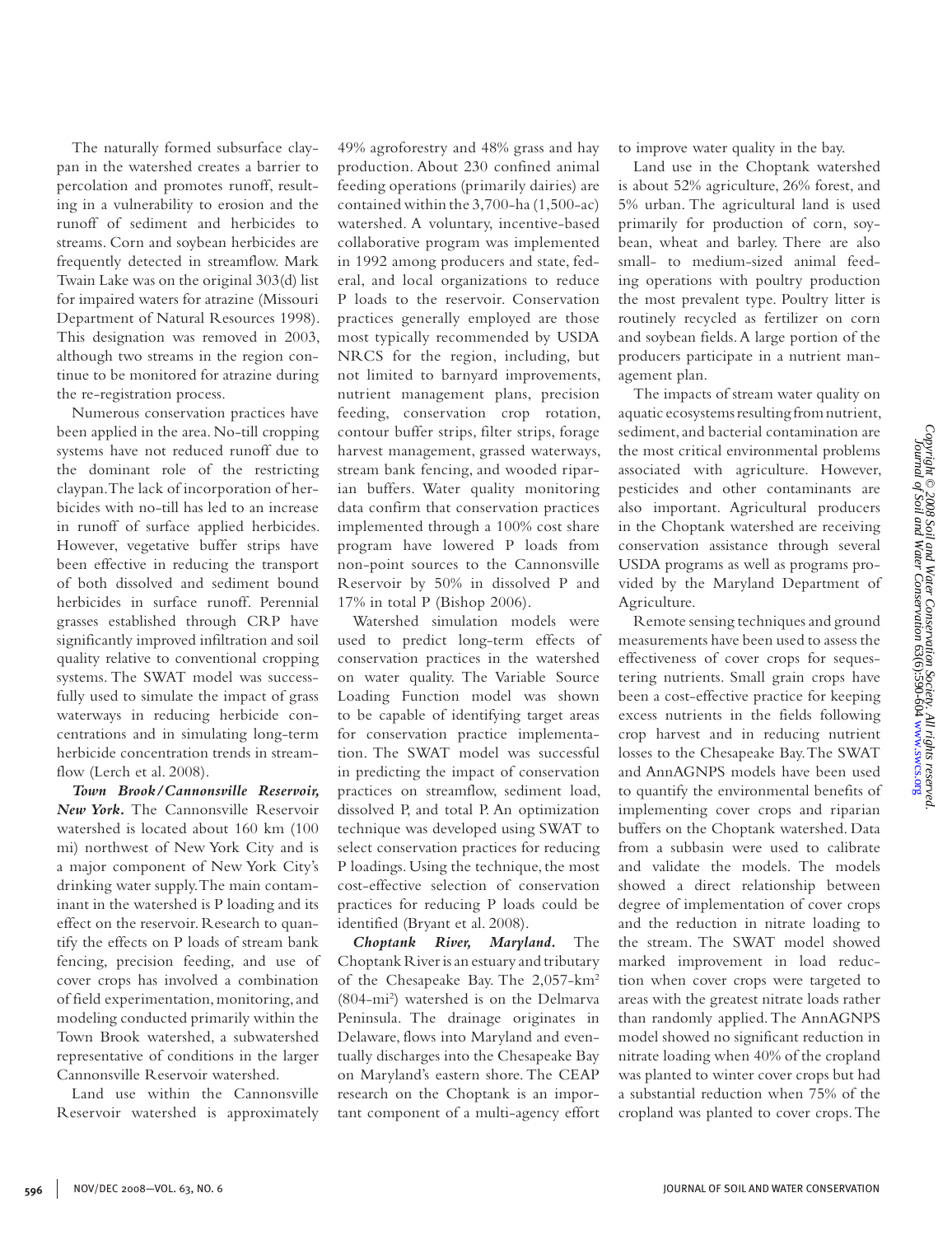AnnAGNPS model was used to identify the spatial location for specific pollutant loads within the watershed (McCarty et al. 2008).

*Goodwin Creek, Mississippi.* Goodwin Creek is in northern Mississippi and is part of the Yazoo River watershed, which subsequently flows into the Mississippi River near Vicksburg, Mississippi. The primary crops in the watershed are cotton and soybean with smaller acreages of grain sorghum and corn. The watershed is dominated by highly erodible silt soils, relatively steep slopes, and high energy rainfall. Most of the cultivation occurs near the streams on the local alluvium. Edge-of-field gullies are common. Channels are deeply incised and are generally oversized for their drainage area. In a number of locations, the streambanks are nearly vertical, are devoid of vegetation and are subject to undercutting and collapse. Annual sediment yields from the watershed average 13.2 Mg ha<sup>-1</sup> (11,700 lb  $ac^{-1}$ ) and are among the highest in the nation. The major contaminant is stream sediment during storm events and aquatic habitat affected by high sediment concentrations. Three-fourths of the suspended sediment originates from streambanks and channels.

Sediment concentrations responded to decreases in cultivated land. The CRP has promoted a decrease in cultivated acreage from 26% of the land area to 8%. The shift to less erodible land use reduced runoff amounts originating on upland areas and subsequently reduced channel erosion and sediment transport. The change in land use decreased sediment concentrations in the stream by more than 60%. The application of AnnAGNPS on Goodwin Creek showed that a significant amount of sediment is produced from concentrated flow sources, such as gullies and channels, and that the use of grade control structures in the channels reduced sediment transport substantially (Kuhnle et al. 2008).

*Beasley Lake, Mississippi.* The Beasley Lake watershed is in western Mississippi and drains into an oxbow lake that was formed from a cutoff meander of the Big Sunflower River. The drainage area of the watershed is about 915 ha (370 ac) with much of the area in cropland and the remaining area in lake surface and riparian forest. The topography and cropping systems are typical of those throughout the Mississippi Delta region. The primary contaminants in the watershed are sediment, N, P, and pesticides transported in surface runoff from cropland. The Beasley Lake watershed was a component of the MSEA project; therefore, substantial hydrologic and environmental quality data were available before CEAP began. Land use in the watershed includes cropland (67%), with cotton and soybean as the primary crops, and CRP (13%). The soils vary from sandy loam to heavy clay. Since 2001, reduced tillage practices have been used on most of the cotton and soybean production areas. A constructed wetland in the watershed provided an opportunity to assess the potential of the wetland ecosystem to mitigate the movement of contaminants to downstream waters. The Beasley Lake watershed has enabled a study of the effects of conservation practices in fields, at field edges, and in lake ecosystems. These include reduced tillage, CRP, constructed wetlands, vegetated buffer strips, and forest riparian buffers.

The combination of conservation practices used in the Beasley Lake watershed resulted in reduced non-point source agricultural pollutants and was of sufficient magnitude to improve the productivity of the lake during more than 10 years of research studies (Locke et al. 2008). Suspended sediment in the lake was reduced by 70% and total P by 40% following the implementation of conservation practices (e.g., reduced tillage and CRP). Lake water pesticide detections were progressively reduced as management systems progressed from conventional tillage to reduced tillage and CRP. Constructed wetlands have shown promise for removing herbicides and other contaminants from agricultural field runoff. Vegetated edge-of-field buffer strips effectively increased degradation of pesticides and reduced the

transport of the pesticides to adjacent waters. The preservation and maintenance of natural forest riparian buffers is an important management practice for reducing the level of agricultural chemicals in surface waters.

The AnnAGNPS model was used on the watershed to simulate water runoff and sediment loss on each field and the resulting impact on water quality in Beasley Lake (Yuan et al. 2008). The model was applied without calibration, and the simulated runoff and sediment yield compared well with observed data. The AnnAGNPS model was used to identify high sediment-producing areas and to simulate the water quality impacts of targeting conservation practices to these areas. Simulation of converting the most erodible 7% of the watershed from conventional tillage to notill soybean reduced the annual sediment loads to the lake by 15%, while simulating converting 33% of the most erodible cropland to grassland produced larger reductions in sediment loads (69%) to the lake than converting the land to no-till soybeans (54%).

*Yalobusha River/Topashaw Creek, Mississippi.* The Yalobusha River is in north central Mississippi and is a tributary of the Mississippi River. The major contaminant in the Yalobusha River is excessive sediment loads due to gully erosion and streambank failure. The problem is in part the consequence of stream channelization in the 1950s and 1960s. The sediment derived from channel instability and streambank erosion has severely degraded stream and riparian habitats.

The primary CEAP study area of the river basin is the Topashaw Creek Canal watershed. The topography of the Topashaw Creek watershed has relatively flat alluvial plains along streams surrounded by forested hillslopes. The land use is 11% cropland and 80% forest with the remainder in pasture or grasses, urban area, and wetlands. The soils are mostly loam or silt loam. The primary crops are corn, cotton, sweet potato, and soybean. No-till management is often used for corn and cotton production. Substantial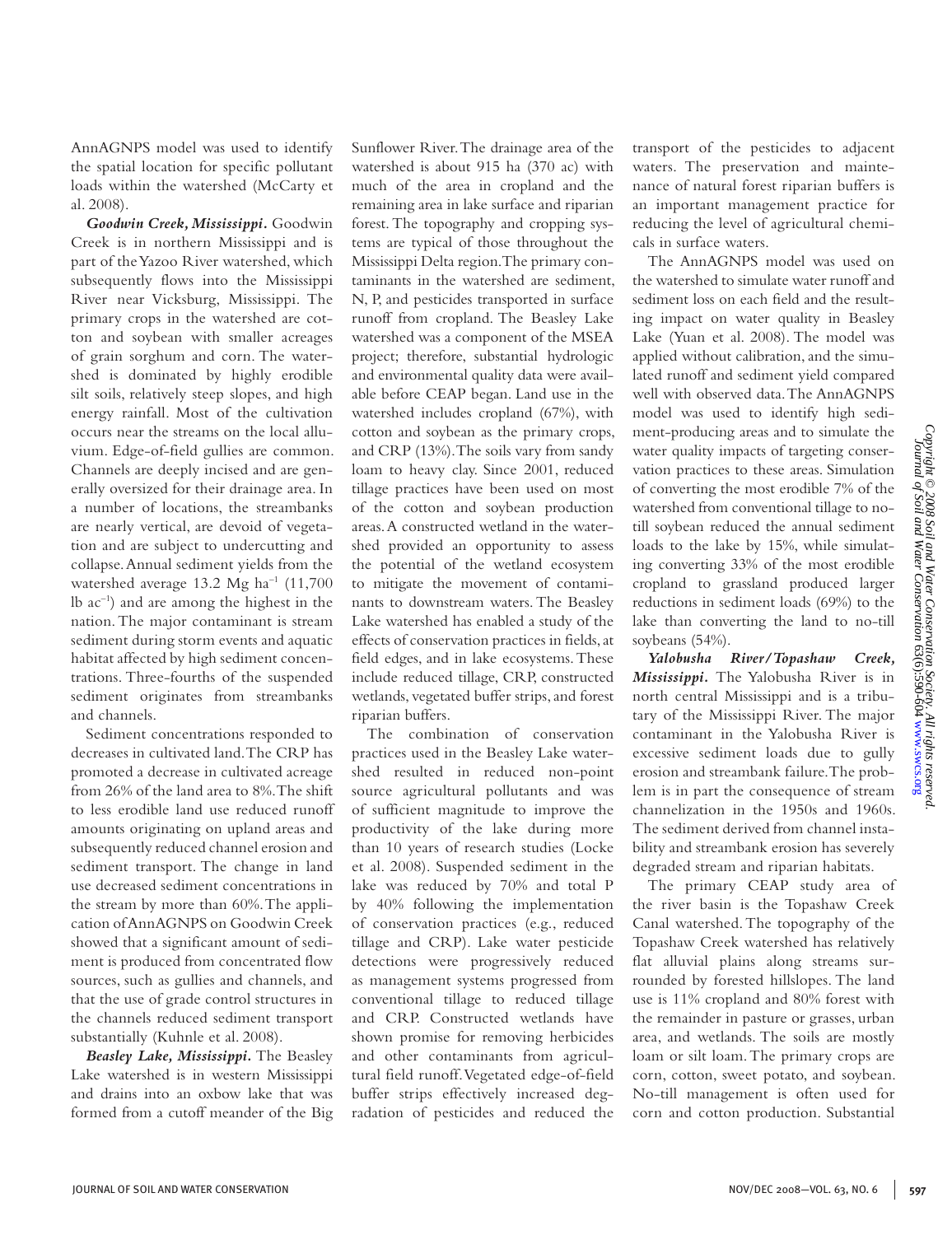cropland area has been converted to grass or forest through CRP.

Gully erosion accounts for about onehalf of the sediment yield in the Topashaw Creek watershed. Environmental Quality Incentives Program funds have been allocated to the watershed since 2003 for gully erosion control. The most common conservation practice for gully erosion is grade control structures using droppipe grade stabilization structures. These drop-pipe structures have substantially reduced the annual sediment yield from the Topashaw Creek watershed (Wilson et al. 2008).

*Little River, Georgia.* The Little River watershed is in the coastal plain region of southern Georgia. The climate of the area is warm and humid with high rainfall. The region is characterized by low surface relief and high-density stream networks. Dense natural riparian buffers exist along most streams. Land use is about 40% woodland, 36% cropland, and 18% pasture. The primary crops are corn, cotton, and peanuts. The soils are sandy and low in organic matter, and generally require relatively high N application for successful crop production.

Principal stream contamination includes nutrient enrichment, low dissolved oxygen, fecal coliform and other bacterial indicators, sediment, and pesticides. Conservation practices implemented to reduce this contamination include conservation tillage, cover crops, nutrient and pesticide management plans, installing grassed waterways and terraces, and establishing trees on marginal lands through CRP. Conservation practices have been installed on 16% of the land area within the watershed with most practices targeted to reduce upland erosion (Bosch et al. 2007; Sullivan and Batten 2007). These practices appear to have produced a slight reduction in sediment yield and nutrient loading from upland fields. Total P showed a significantly decreasing trend over time with the decrease primarily during winter months (Feyereisen et al. 2008). Riparian buffers along the streams have been very effective in filtering out sediment, nutrients, and pesticides from runoff water and groundwater before these constituents can enter the stream system (Lowrance et al. 1986). Comparisons between hydrologic simulations using the SWAT and AnnAGNPS models for the Little River watershed have produced encouraging results that show the potential of using the models to quantify the effects of conservation practices (Suttles et al. 2003; Bosch et al. 2004; Van Liew et al. 2007; Feyereisen et al. 2007).

*Upper Washita River/Fort Cobb Reservoir, Oklahoma.* The Upper Washita River drains about  $8,000 \text{ km}^2 (3,100 \text{ mi}^2)$ of predominately agricultural land in west central Oklahoma. Research has centered (1) on the Fort Cobb Reservoir watershed portion of the Upper Washita River watershed because the Fort Cobb watershed has been a focal point for applying conservation practices to improve water quality and (2) on the Little Washita subwatershed where watershed data have been obtained for decades.

Land use within the Fort Cobb watershed is about 56% cropland (mostly rain-fed) and 33% pasture and rangeland. The soils in both watersheds are moderately to highly erosive silt loams or fine sandy loams. The pasture, rangelands, and much of the cropland are grazed by cattle, and there are a few swine and cattle confined feeding operations within the watershed. The climate is subhumid with the largest monthly rainfall in the late spring and fall. A primary environmental issue is the movement of sediment and nutrients into water supply reservoirs. Conservation practices implemented on the Fort Cobb watershed include notillage, stream bank fencing, structural practices, water management practices, and converting cropland to grassland. Oklahoma Conservation Commission education and conservation efforts from 1995 to 2002 contributed to decreased loads of pesticides, nutrients, and sediments to the stream and removal of the Lake Creek watershed (subwatershed within the Fort Cobb Reservoir watershed) from the Oklahoma 303(d) list

of impaired water bodies (Steiner et al. 2008b).

Gully and channel erosion are significant sources of sediment and nutrients in runoff in the Little Washita River subwatershed. Treatment of gullies by land shaping and vegetation establishment resulted in an 82% reduction in on-site annual sediment loss, a 61% reduction in annual total P loss, and a 56% reduction in annual total N loss relative to untreated gullies (Sharpley et al. 1996).

The SWAT model applied to the Upper Washita River showed that flood water retarding structures have substantially reduced peak flow in streams (Van Liew et al. 2003). The Oklahoma Conservation Commission credited such flood retarding structures in Oklahoma with saving millions of dollars of flood damage to agricultural and urban areas during storms in May of 2007.

Analysis of the long-term hydrologic record of the Fort Cobb watershed showed that the wetter, compared to dryer, climatic regimes were characterized by 33% increase in precipitation, 101% increase in streamflow, and 183% increase in sediment yield (Garbrecht et al. 2006; Steiner et al. 2008b). Such persistent precipitation variations could easily mask the effects of conservation practices if not explicitly accounted for in the CEAP assessments.

*Leon River, Texas.* The Leon River watershed is in central Texas. The watershed drains an area of over 6,000 km2 (2,300 mi2 ) that flows into a large domestic water supply reservoir. The land use is about 68% pasture and 11% cropland and contains approximately 100 confined dairy operations. The drainage area of the basin also includes part of a large military base (Fort Hood). There are several small municipalities in the watershed that contribute effluent as point sources into the stream. Mean annual rainfall is about 800 mm (31 in) with most of the runoffproducing rains in the spring. The major stream contaminants are nutrients and bacteria contributed by the dairies, nonpoint sources, and other point sources.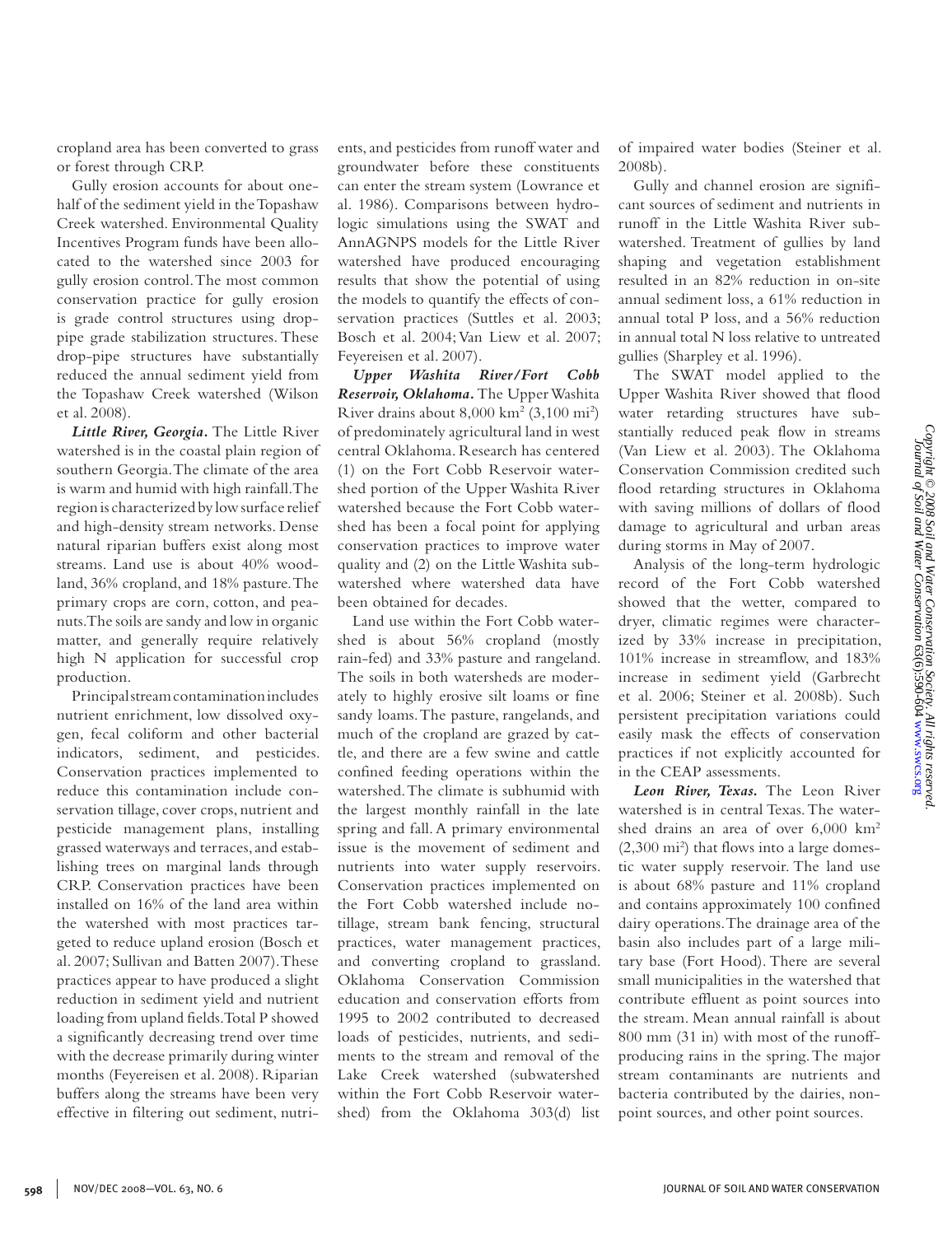The CEAP studies focused on the impacts of conservation practices on water quality and soil quality. The practices involved erosion control, tillage systems, and nutrient management systems. On cropland areas, the incorporation of animal waste (poultry litter) and split application of N were effective in reducing the downstream load of nutrients. Conservation tillage systems and the establishment of permanent grasses increased the sequestration of carbon in the soil. Management practices installed on Fort Hood include gully plugs and deep ripping. These practices reduced surface runoff and sediment loads (Harmel et al. 2008). The SWAT model was also evaluated on the Leon River watershed. The model was successfully validated for predicting streamflow in the watershed. Validation of SWAT for predicting sediment and nutrient loads in the Leon River is pending (Rossi et al. 2008).

*Upper Snake River/Rock Creek, Idaho.*  The Upper Snake River/Rock Creek watershed is in southern Idaho and is the only ARS benchmark watershed with a majority of irrigated cropland. The watershed drainage area is 6,300 km<sup>2</sup> (2,460 mi2 ) with 60% of the area in forest and 37% in irrigated cropland. The focus of the CEAP studies in the watershed is on the effects of conservation practices on soil erosion, sediment loads, and nutrients from irrigated cropland. The research focused on the Twin Falls irrigation tract, an 820-km2 (320 mi2 ) agricultural area along the south side of the Snake River. The mean annual precipitation in the area is about 290 mm (11 in). Irrigation, however, contributes about four times more water to the watershed than precipitation. The source of the irrigation water is the Snake River, and approximately 35% of the water withdrawn for irrigation flows back into the river from irrigation runoff, subsurface drainage, or unused water. The crops irrigated are corn, dry beans, and alfalfa, with smaller acreage of wheat, barley, sugar beet, and potato.

The irrigation tract has historically been furrow irrigated. Much of the area has been converted to sprinkler irrigation with financial assistance through EQIP. In 2006, approximately 40% of the cropland was sprinkler irrigated. The primary objective of the CEAP studies has been to quantify the environmental effects of converting furrow irrigated areas to sprinkler irrigation. Converting to sprinkler irrigation, installing sediment ponds and using polyacrylamide to reduce erosion have combined to reduce sediment concentrations in return flow by 80%. Similarly, soluble salts in return flow were reduced by 33%. Preliminary analysis indicates that the irrigation tract is retaining more soluble salts with sprinkler irrigation, thereby reducing salts in return flow to the river but raising the possibility of long-term accumulation of salt within the irrigation tract.

The SWAT and AnnAGNPS models have been evaluated on the watershed with limited success. Neither model was capable of successfully predicting irrigation-induced erosion or irrigation hydrology. The inability of the models to predict sediment and nutrient transport under irrigation conditions limits the opportunity for land managers to select the optimum areas to apply conservation practices and points to the need for model improvements for irrigated conditions (Bjorneberg et al. 2008).

*Sediment Source Analysis and Channel Contributions.* The USDA erosion control efforts have historically focused on fields and upland areas. On watersheds where conservation practices have successfully controlled erosion from upland field areas, the locus of stream sedimentation may have shifted from fields to channels (Trimble and Lund 1983; Simon and Rinaldi 2000). There is evidence that much of the suspended sediment that adversely impacts water quality and aquatic habitats originates from stream channels. Rapid geomorphic assessments have been performed on selected CEAP watersheds to identify channel contributions to sedimentation relative to channel contributions from stable channels in other watersheds in the same region.

Most of the CEAP watersheds analyzed produced more suspended sediment than stable channels in the same region. On the Fort Cobb and Little Washita watersheds (Oklahoma), channels made a significantly larger contribution to suspended sediment loading than on other watersheds in the region. Stream banks and channels were major contributors to suspended sediment yields on the Town Brook (New York), Goodwin Creek (Mississippi), and South Fork Iowa River (Iowa) watersheds relative to stable systems in the respective regions. Of the five CEAP watersheds analyzed, only the Little River (Georgia) watershed did not have more sediment yield from channel sources than other stable channels in the region. Rapid geomorphic assessments will be performed on the other CEAP watersheds in the future, but these results clearly point to the need to quantify channel and streambank erosion when assessing the effects of conservation practices on stream sediment yield (Simon and Klimetz 2008).

A new technique was developed using naturally occurring radionuclides (<sup>7</sup>Be and  $210Pb$ ) to differentiate eroded surface soil from channel-derived sediments in suspended sediment loads. Application of the technique to five CEAP watersheds suggest that surface soils are prevalent in the suspended load early in a runoff event while channel contributions dominate during the later stages (Wilson et al. 2008).

### Objective 3 Results: Model Validation and Uncertainty Analysis

Watershed models are essential tools for estimating the effects of conservation practices at a watershed scale. However, to use models for policy decisions and other applications, the models must be scientifically sound and defensible. Model validation is the process of demonstrating that a model is capable of making sufficiently accurate simulations for the intended purpose. Specific criteria are needed for accepting or rejecting models for specific applications. Moriasi, et al. (2007) developed quantitative guidelines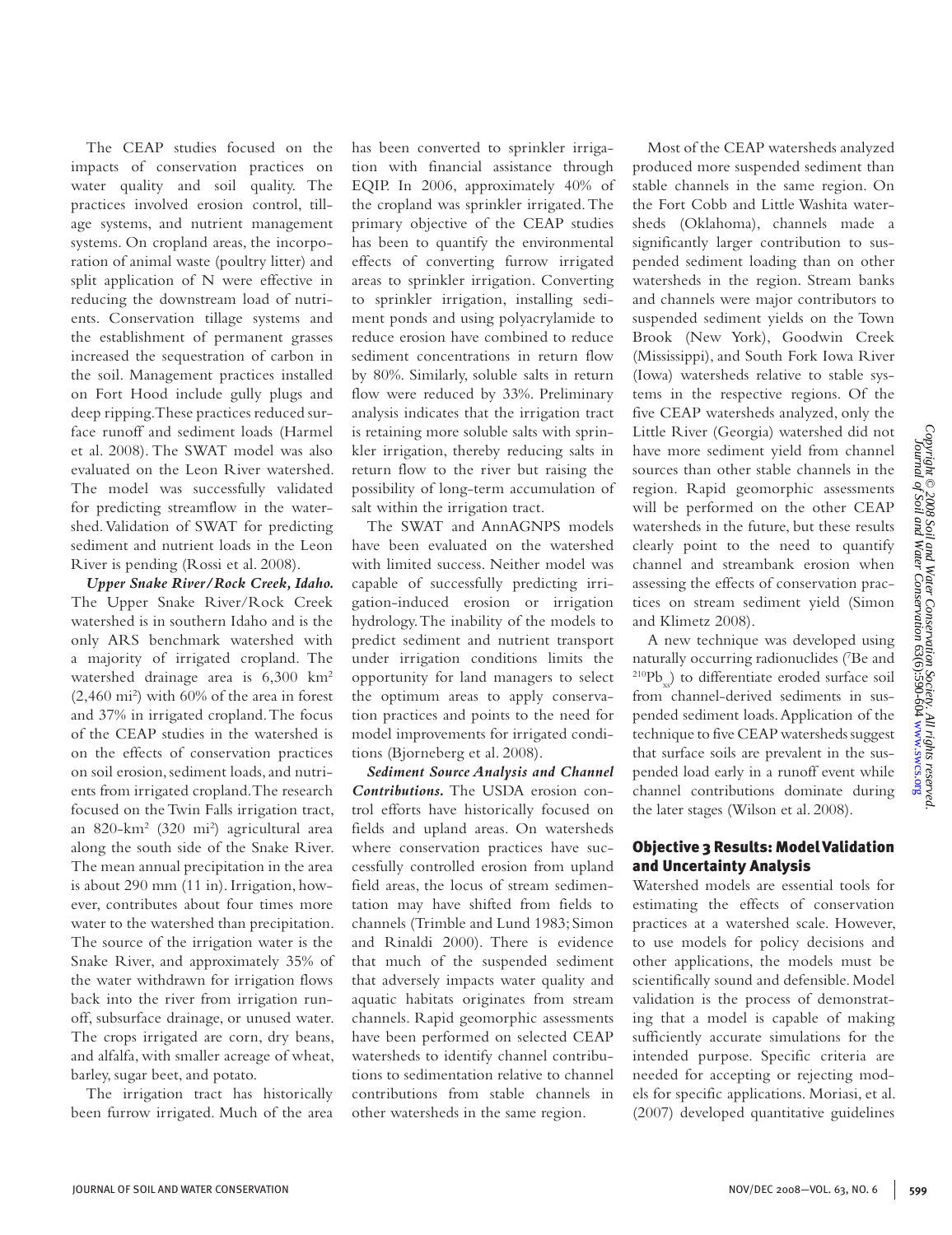The SWAT and AnnAGNPS models

Copyright © 2008 Soil and Water Conservation Society. All rights reserved<br>Uournal of Soil and Water Conservation 63(6):590-604 www.swcs.org *Copyright © 2008 Soil and Water Conservation Society. All rights reserved.* Journal of Soil and Water Conservation 63(6):590-604 [www.swcs.org](http://www.swcs.org)

for evaluating the performance of models for streamflow, sediment load, and nutrient load estimates. Three quantitative statistics, along with graphical procedures, were recommended. The guidelines were applied using SWAT on the Leon River watershed as a test case. The SWAT validation was good to very good for estimating streamflow on all subbasins of the Leon River. Green et al. (2006) validated SWAT, modified for tile drainage, for predicting streamflow in the South Fork watershed of the Iowa River. The results show that SWAT is a promising tool for evaluating streamflow in tile-drained regions. Yuan et al. (2008) calibrated and validated AnnAGNPS for predicting sediment in the Beasley Lake watershed, demonstrating applicability in extremely flat, poorly drained soils.

Understanding the uncertainty of model estimates is essential to interpreting the results of using models to determine the effects of conservation practices on environmental quality. Uncertainty in model estimates arises from many sources including input data (weather, soil properties, field management information, etc.), model parameters, model processes, and other factors. There is also inherent uncertainty in field data of streamflow and water quality constituents used to calibrate and validate models. Harmel et al. (2006) showed that the "data quality" uncertainty ranged from 6% to 19% for streamflow measurements, from 8% to 110% for total N and P, and 7% to 53% for total suspended sediment. With this uncertainty in measured data, models should be evaluated relative to the model's ability to produce outputs within the uncertainty limits of the measured data rather than the outputs with low deviations from the measured data (Harmel and Smith 2007).

The SWAT model has been distributed to hundreds of scientists and engineers at universities, government agencies, and consulting firms throughout the world, and several international SWAT training conferences have been held in the past few years. The US Environmental

Protection Agency and the USDA ARS have made SWAT available to state agencies and consultants throughout the nation to evaluate and assess water quality impairments and to assist in developing watershed plans for addressing specific environmental problems.

The AnnAGNPS system has unique capabilities designed specifically for use in watershed conservation planning by USDA NRCS. The Revised Universal Soil Loss Equation (RUSLE) (Renard et al. 1997), used by NRCS to evaluate the degree of erosion on agricultural fields, was incorporated into AnnAGNPS. Ephemeral gully erosion capabilities were also incorporated to simulate the effect of management on sediment produced that provides a distinction from sheet and rill erosion. Subsurface hydrologic components were added that describe tile drainage and lateral subsurface flow processes within individual fields draining to downstream channels. The Conservational Channel Evolution and Pollutant Transport Systems (CONCEPTS) model (Langendoen and Alonso 2008) is an integral component of AnnAGNPS for providing predictions on how channel evolution and pollutant loadings will be affected by bank erosion and failures, streambed buildup and degradation, and streamside riparian vegetation. The Riparian Ecosystem Management Model (REMM) (Lowrance et al. 2000) is used in AnnAGNPS to describe the effects of riparian buffers on water quality at the field scale.

The application of AnnAGNPS on Goodwin Creek (Kuhnle et al. 2008) showed that a significant amount of sediment is produced from concentrated flow sources, such as gullies and channels. The use of AnnAGNPS within the CEAP special emphasis Upper Auglaize watershed in Ohio (Bingner et al. 2006) demonstrated that ephemeral gullies are the dominant source of sediment within the watershed. Additionally, the application of AnnAGNPS in Ohio showed that the use of controlled drainage can be effective in reducing N loadings. A simulation of the Hanalei watershed in Hawaii (Polyakov et al. 2007) showed that, while sheet and rill components were considered by AnnAGNPS, landslide processes were significant contributors to sediment in the watershed, demonstrating the need for additional research to incorporate these processes into watershed models. The ability to account for all sources of sediment and chemicals in watershed models will reduce the uncertainty in using model simulations for estimating the effects of conservation practices.

have been tested, validated, and applied in various ways on many of the ARS benchmark watersheds. Many of the model evaluations have been watershed specific and are described in the objective 2 results section above. (For SWAT, see Walnut Creek, St. Joseph River, Mark Twain Lake/Salt River Basin, Town Brook/ Cannonsville Reservoir, Choptank River, Little River, Upper Washita River, Leon River, and Upper Snake River/Rock Creek watersheds. For AnnAGNPS, see St. Joseph River, Choptank River, Beasley Lake, Little River, and Upper Snake River/Rock Creek watershed.) The AnnAGNPS model was also successfully validated for simulating sediment and nutrient loads in Georgia (Suttles et al. 2003), Ohio (Bingner et al. 2006), Canada (Leon et al. 2005), and sediment in Sicily (Licciardello et al. 2007). Application of AnnAGNPS to the Hanalei watershed in Hawaii showed that landslide processes were significant contributors to sediment yield and need to be incorporated into the model (Polyakov et al. 2007). Overall, the model validation analysis shows that both SWAT and AnnAGNPS are valuable tools for analyzing the impact of conservation practices on environmental quality.

# Objective 4 Results: Development of Policy-Planning Tools

*Watershed-Specific Economics Studies.*  Watershed-specific economic studies were conducted on three watersheds: (1) Town Brook/Cannonsville Reservoir,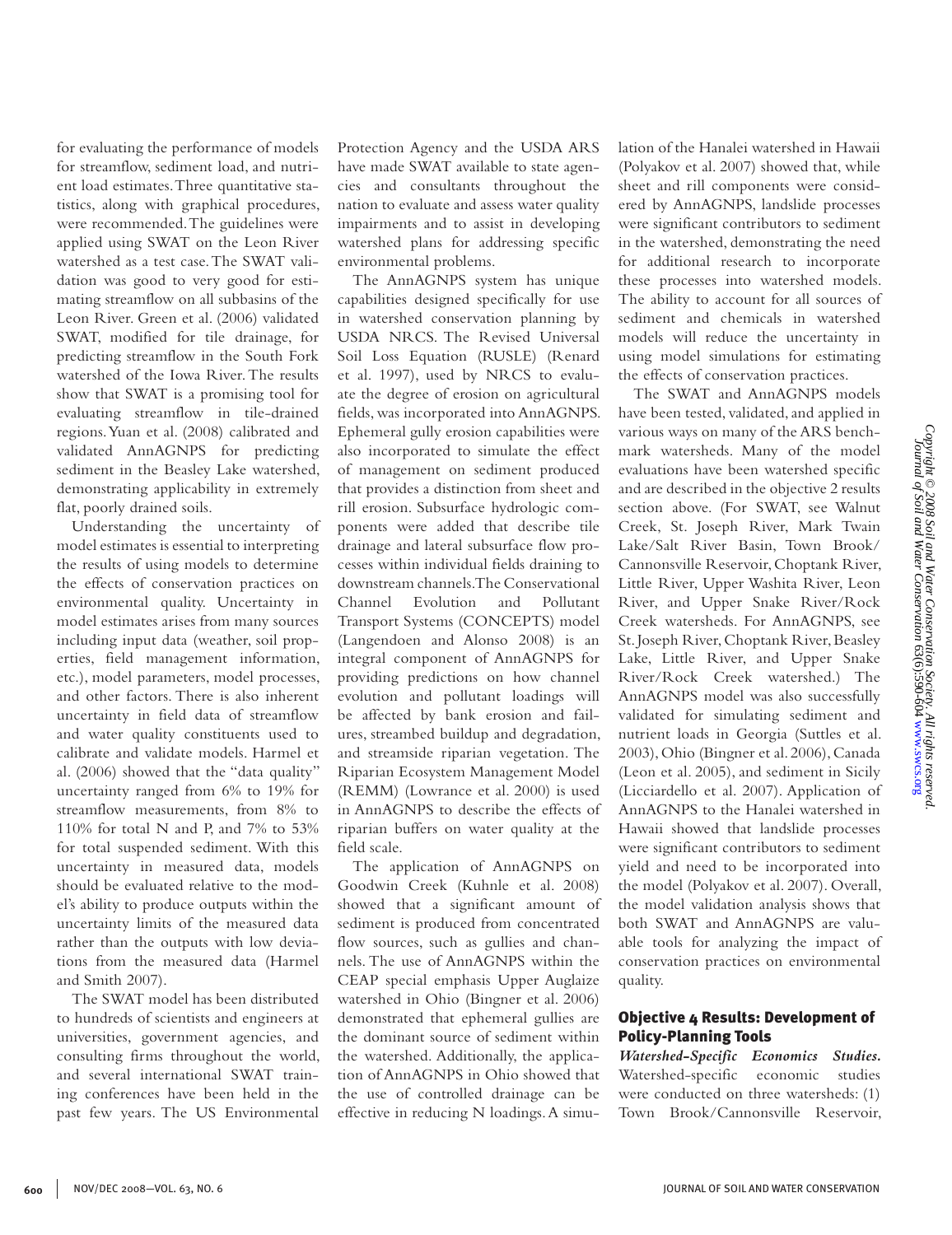New York; (2) St. Joseph, Indiana; and (3) Upper Big Walnut Creek, Ohio.

**Town Brook / Cannonsville Reservoir, New York.** A farm firm production model for the watershed was developed that included input, output, and practice choices that characterize farm decisions consistent with physical and cultural environments in the Cannonsville watershed. The model was successfully linked to the Integrated Farming Systems Model, which assesses nutrient losses at the field and farm scale. Input data for two farms in the Cannonsville watershed were collected. These data were used to conduct an economic assessment of the costs and benefits associated with adoption of vegetative filter strips, cover crops, soil nutrient management, precision feeding, conservation tillage, and rotational grazing. Results showed that economic conditions (e.g., commodity prices) are parametric inputs to the farm firm production decision model. Components of a farm management plan that are sensitive to economic conditions include: land use and crop production, buying and selling of inputs and outputs, animal feeding strategy, and manure management. Simulated dairy production plans share a number of important characteristics of real production plans, including soybean and corn being produced, crop diversification, and animal feeding using homegrown forages.

**St. Joseph River, Indiana.** An economic study on the St. Joseph River watershed focused on assessing economic and environmental tradeoffs of changing land use by utilizing conservation tillage and installing buffers. The analysis considered three tillage systems: conventional, reduced, and no-till in a corn and soybean rotation across three different representative farm sizes. The Purdue Crop and Livestock Linear Programming Model was used to estimate the returns from cropping operations. The costs and benefits of installing buffers of various widths and composition were included in the economic analysis to help understand what incentives and barriers exist when firms consider adoption of conservation practices. The Water Erosion Prediction Project (WEPP) model was used to estimate sediment yields for the production practices applied in the economic model. The results showed that on marginal lands there is more financial incentive for smaller farms to adopt buffers than for larger farms. Large farms have the ability to produce profitably on marginal lands and may be less inclined to take these lands out of production, while small farms may find economic advantages in placing marginal lands into conservation buffers. Changing tillage practice from conventional or reduced tillage to a no-till system had a dramatic impact on reducing sediment yields, but as buffer widths were increased, the choice of tillage system had less impact on overall sediment yields. Modeling technologies that examine the economic and environmental repercussions of production practices allow the farmers and taxpayers to receive the greatest economic benefit from conservation programs (Cain et al. 2007).

**Upper Big Walnut Creek, Ohio.** An economic analysis of the benefits of adopting conservation practices in the watershed was conducted. A survey of local residents indicated that water quality improvements in the small streams of the watershed are the most valuable benefit, followed by drinking water benefits and habitat conservation for birds and other upland game. A dynamic optimization model was developed for economic analysis of nutrient abatement in the Upper Big Walnut Creek watershed. The model treats N in soils, stream segments, and a downstream reservoir as separate stocks to be managed by changing nutrient inputs, changing technology on fields, and changing investments in drainage structures. The model optimizes these choices to maximize the net social benefits of N inputs, where net social benefits are the net private benefits of crop production less the social damages from N export. The model was applied to the Hoover Reservoir in the watershed. Based on nutrient application to farm fields only, the nutrient application rate for optimum

private profit was found to be 22% higher than the rate for net private benefits less social damages. Additional analyses that would include in-stream structures are pending (King et al. 2007).

*Policy Planning Tools.* In planning the CEAP watershed assessment studies, it was recognized that the economic objectives required a modeling system that integrated economic models with physical process models. Further, the modeling system had to be capable of evaluating the trade-offs among multiple objectives. The product from the economic research is a modeling system (now known as the ARS Economic Biophysical Optimization Model) that can calculate the optimum trade-offs among an arbitrary number of objectives, where each objective is specified by an economic model, a physical model or a statistical function. A genetic algorithm (GA) was chosen for the optimization method. Loosely based on Darwinian evolution, the GA finds an optimum by constantly re-evaluating the solution and modifying the model parameters. Where economic and physical models have previously been linked by passing optimum values from one model to the other (Whittaker 2005), the GA allows information to be passed among models during the optimization. Evaluation of trade-offs among objectives has been problematic, and usually relied on weighting each objective (Färe et al 2004). A GA was used that calculates a spread of points that outline the optimum trade-offs among the CEAP economic objectives: farm level profit, environmental quality, and policy efficiency (Whittaker et al. 2007). The method is computationally expensive, so a Beowulf parallel computer cluster was constructed, and all model software was written to run on the parallel computer.

The most notable spinoff applications of this work are the automatic calibration of the SWAT model (Confesor and Whittaker 2007) and the estimation of risk (Whittaker 2004). In the autocalibration for SWAT, more than 130 SWAT variables are simultaneously optimized with the calibration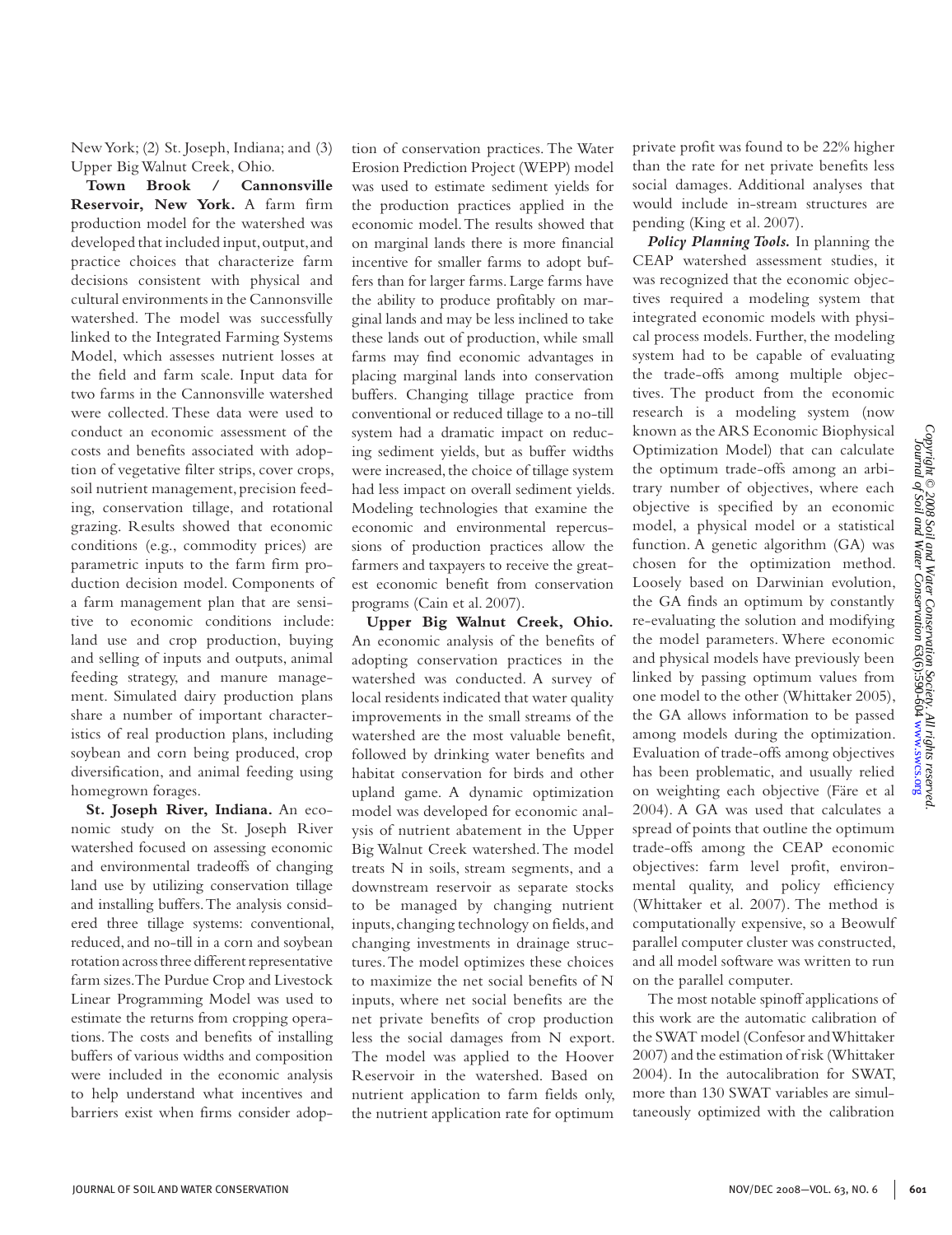routine. This routine allows for the simultaneous automatic calibration of SWAT water quality and quantity parameters and the application of Pareto optimization in economic decision and policy-making problems related to conflicting objectives (Confesor and Whittaker 2007; Whittaker et al. 2007). This work has enabled the integration of the physical models used in CEAP (primarily SWAT) with economics models to provide state-of-the-art tools for conservation policy-planning. Adequate economic data needs to be collected on a number of the USDA ARS benchmark watersheds and other research watersheds before the conservation policy-planning tool can be fully evaluated and expanded risk and uncertainty studies conducted.

# Objective 5 Results: Development of Regional Models

New assessment tools are needed for future CEAP national assessments that will provide sound results across regions of the country. Current models such as SWAT and AnnAGNPS are functional for the original intended use but are difficult to expand to include region-specific physical processes and conservation practices. The goal of this research objective was to develop new computer modeling tools that can be used to quantify the environmental impacts of conservation practices at field to watershed scales and can be customized to address regional issues. An object modeling system (OMS) (Ahuja et al. 2005) with a modular modeling structure has been developed to incorporate a library of models that can be independently evaluated, improved, and substituted. The OMS is being used as the framework for developing nextgeneration models that incorporate: (1) improved simulation of conservation practices and management effects, (2) improved field to watershed scaling techniques, (3) better integration of overland transport and channel processes, and (4) new methods of assessing model uncertainty. A state-of-science OMS component library was developed by USDA ARS and NRCS in partnership with the US Geological Survey.

Twenty-six regions of the country were identified for development of regionspecific models that address processes or issues peculiar to each region. The region selections were based on established land resource regions. A prototype OMS watershed model for the Midwest region of the United States was developed to demonstrate evaluation of the effectiveness of conservation practices on ARS benchmark watersheds in the region. Complex interactions between system components and spatial units are being quantified using the prototype model and field measurements on the watersheds.

### Synthesis of Preliminary Findings

The charge to CEAP is to provide a quantification of the environmental effects of USDA conservation programs. This charge is being executed through a national assessment that is supported by scientific studies. The ARS benchmark watershed studies are providing key elements of the scientific underpinning of CEAP. The heart of the watershed studies is the collection of data on strategically located watersheds. However, definitive results at a watershed scale require many more years of data. The results in this report, as well as the more detailed results in the subsequent reports, are based on only a few years of data and should be viewed as preliminary indications of the findings of the impact of conservation practices on water quality and other indicators of environmental health.

The most lasting legacy of a watershed research program is the basic data that is obtained and available for current and future interpretation. The development and release of STEWARDS as a repository of the watershed data is a significant accomplishment. The STEWARDS system will provide access to a broad spectrum of watershed data at an easily accessible central site and provides an invaluable resource for conducting the national assessment.

The data collected across the 14 ARS benchmark watersheds provide insight and documentation into the effects of selected conservation practices. In some

parts of the Midwest, where tile drainage is common, controlled drainage was shown to be an effective practice for reducing N and P loads in tile outflows. Constructed wetlands were also shown to substantially reduce the movement of nitrate from tile drained fields into stream systems. Riparian buffers between crop production areas and streams were effective in mitigating the loss of nutrients and bacteria in runoff. Fertilizer management techniques, such as split applications, provided significant reductions in nitrate losses.

The CRP was shown to provide water and soil quality improvements on many of the study watersheds. In the claypan area of Missouri, grass established through CRP provided improved infiltration, thus reducing runoff and erosion losses. In the Mississippi Delta area, the establishment of grass on formerly cultivated areas through CRP reduced runoff and the transport of sediment, nutrients, and pesticides to streams and lakes. Converting cropland to grass in central Oklahoma also substantially lowered the loss of nutrients in runoff. The establishment of cover crops and small grains were effective in reducing nutrient losses to the Chesapeake Bay in Maryland and to streams in Georgia. The establishment of grass in central Texas increased soil quality by raising soil carbon levels.

Natural riparian buffers and constructed vegetated buffer strips have been effective in reducing the transport of nutrients and pesticides from fields to downstream waters. The use of vegetated buffers in conjunction with wetlands and reduced tillage combined to significantly improve the productivity of a lake in Mississippi. Natural riparian buffers in Georgia were effective in improving water quality. Vegetated buffers were also effective in reducing the loss of nutrients and pesticides in Iowa, Missouri, and Mississippi.

Sediment originating from concentrated flow areas such as channels, streambanks, and gullies is a major source of sediment loads and degraded aquatic habitats in some watersheds. Structural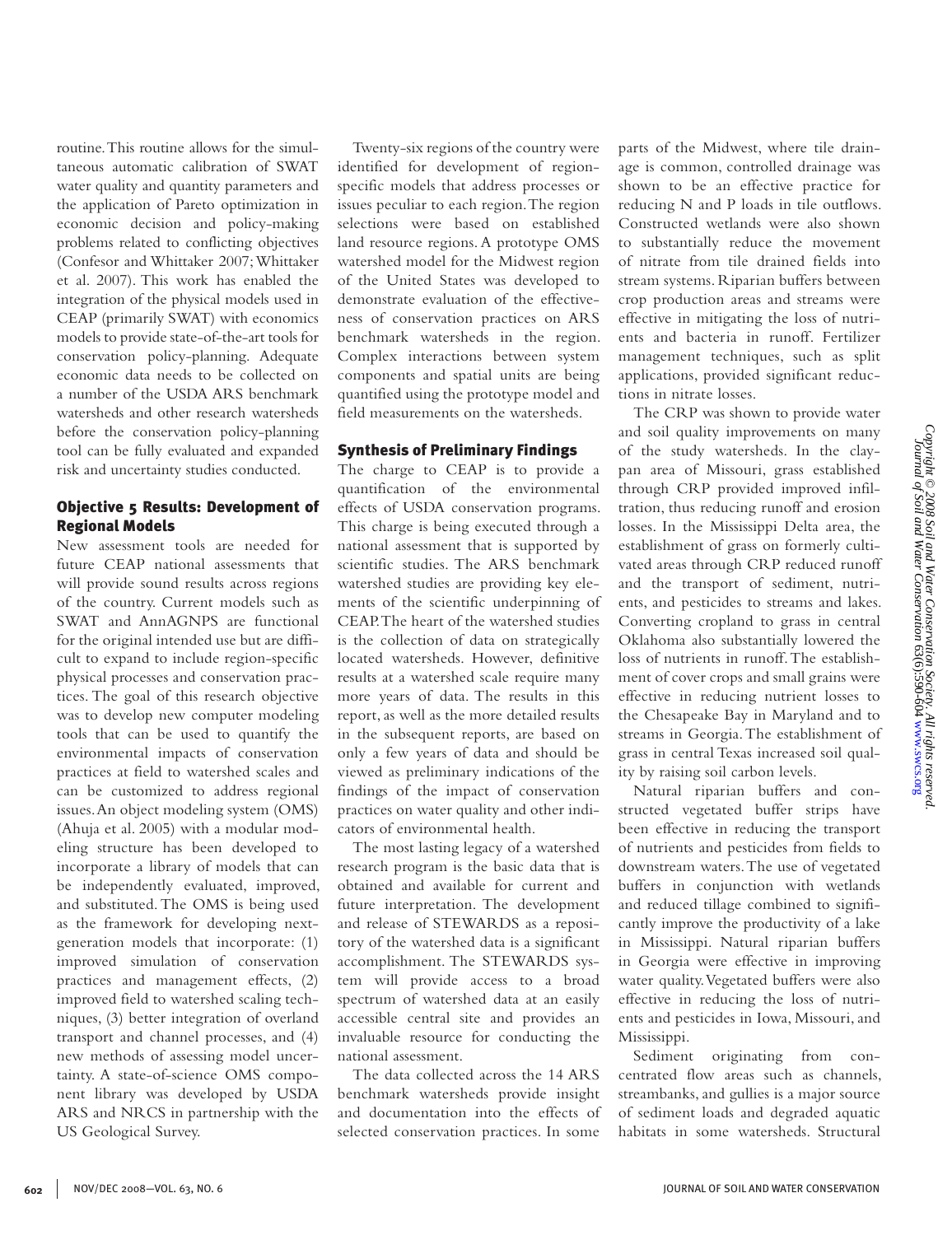measures are normally required to reduce sediment transport from these sources. Grade control structures have substantially reduced sediment yield from streams in Mississippi, and gully shaping has reduced sediment loads and associated P loads in Oklahoma. In irrigated areas of the western US, converting from furrow irrigation to sprinkler irrigation through EQIP has greatly reduced erosion and the loss of soluble salts.

The data collected from the ARS Benchmark watersheds have provided valuable insight into the effects of conservation practices, but it is not possible to adequately quantify the soil and water quality effects on a large scale based on the data alone. Models that are validated based on the data are required to extrapolate the findings to watershed or regional scales. The two primary models to be used in the national assessment, SWAT and AnnAGNPS, were validated using the data from many of the watersheds. The validations have proven the value of the models for simulating streamflow, sediment transport, and the flux of nutrients and pesticides. The potential of the models to address hypothetical questions such as the effects of degree of implementation of practices on a watershed or identification of target areas for conservation practices has been demonstrated. Guidelines were developed for evaluating the models and for defining the uncertainty levels of model estimates. The model studies also identified model deficiencies, such as application to irrigated areas, that need to be addressed as CEAP studies continue. An optimization model was developed that integrates the physical process models (i.e., SWAT and AnnAGNPS) with economics models to evaluate trade-offs among multiple, conflicting objectives. These new innovations in model technology and application provide valuable tools for determining definitive quantification of soil and water quality effects of conservation practices.

Finally, a prototype, next-generation OMS was developed to address regionspecific processes and issues. The OMS model has a modular structure that enables process models to be interchanged to utilize the most appropriate model for a region. The model will provide enhanced modeling capabilities for future assessments of conservation programs.

Collectively, these accomplishments demonstrate that CEAP has been effective in identifying and quantifying the effects of conservation practices, though much work remains to be done to provide more definitive answers on the effectiveness of conservation practices and their value to the US environment, economy, and general public.

#### References

- Ahuja, L.R., J.C. Ascough II, and O. David. 2005. Developing natural resource models using the Object Modeling System: Feasibility and challenges. Advances in Geosciences 4:29-36.
- Arnold, J.G., R. Srinivansan, R.S. Muttiah, and J.R. Williams. 1998. Large area hydrologic modeling and assessment Part I: Model development. Journal of the American Water Resources Association 34(1):73-89.
- Baker, L.A. 1992. Introduction to nonpoint source pollution in the United States and prospects for wetland use. Ecological Engineering 1(1-2):1-26.
- Bingner, R.L., K. Czajkowski, M. Palmer, J. Coss, S. Davis, J. Stafford, N. Widman, F.D. Theurer, G. Koltun, P. Richards, and T. Friona. 2006. Upper Auglaize Watershed AGNPS Modeling Final Report. Research Report No. 51. Oxford, MS: National Sedimentation Laboratory, USDA Agricultural Research Service.
- Bingner R.L., and F.D. Theurer. 2001. AnnAGNPS: Estimating sediment yield by particle size for sheet & rill erosion. Proceedings of the Seventh Interagency Sedimentation Conference, Reno, NV, March 25-29, 2001. Vol. 1(I):1-7.
- Bishop, P. 2006. Update on phosphorus loading from WBDR basin. Working paper. Albany, NY: Division of Water, Bureau of Water Assessment and Management, New York State Department of Environmental Conservation.
- Bjorneberg, D.L., D.T. Westermann, N.O. Nelson, and J.H. Kendrick. 2008. Conservation practice effectiveness in the irrigated Upper Snake River/Rock Creek watershed. Journal of Soil and Water Conservation 63(6):487-495.
- Bosch, D.D., J.M. Sheridan, H.L. Batten, and J.G. Arnold. 2004. Evaluation of the SWAT model on a coastal plain agricultural watershed. Transactions of the ASABE  $47(5) \cdot 1493 - 1506$
- Bosch, D.D., J.M. Sheridan, R.R. Lowrance, R.K. Hubbard, T.C. Strickland, and D.G. Sullivan. 2007. Little River Experimental Watershed database. Water Resources Research 43:W09470. doi:10.1029/2006WR005844.
- Bryant, R.B., T.L. Veith, P.J.A. Kleinman, and W.J. Gburek. 2008. Cannonsville Reservoir and Town Brook watersheds: Documenting conservation effects to protect New York City's drinking water. Journal of Soil and Water Conservation 63(6):339-344.
- Cain, Z., S. Lovejoy, J. Frankenberger, D. Flanagan, and J. Lee. 2007. Adoption of conservation initiatives on Midwest farms: Farm size matters. Working paper. West Lafeyette, IN: Purdue University.
- Chishester, F.W., and C.W. Richardson. 1992. Sediment and nutrient loss from clay soils as affected by tillage. Journal of Environmental Quality 21(4):587-590.
- Confesor, R.B. Jr., and G.W. Whittaker. 2007. Automatic calibration of hydrologic models with Multi-Objective Evolutionary Algorithm and Pareto Optimization. Journal of the American Water Resources Association 43(4):981-989.
- Cox, C. 2006. Foreword. *In* Environmental Benefits of Conservation on Cropland: The Status of Our Knowledge, ed. M. Schnepf and C. Cox. Ankeny, IA: Soil and Water Conservation Society.
- Cox, C. 2007. Foreword. *In* Managing Agricultural Landscapes for Environmental Quality: Strengthening the Science Base, ed. M. Schnepf and C. Cox. Ankeny, IA: Soil and Water Conservation Society.
- Du, B., J.G. Arnold, A. Saleh, and D.B. Jaynes. 2005. Development and application of SWAT to landscapes with tiles and potholes. Transactions of the ASAE 48(3):1121-1133.
- Du, B., A. Saleh, D.B. Jaynes, and J.G. Arnold. 2006. Evaluation of SWAT in simulating nitrate nitrogen and atrazine fates in a watershed with tiles and potholes. Transactions of the ASABE 49(4):949-959.
- Färe, R., S. Grosskopf, and G. Whittaker. 2004. On value efficiency and data envelopment analysis. Indian Economic Review 39(1):81-88.
- Feyereisen, G.W., R.R. Lowrance, T.C. Strickland, D.D. Bosch, and J.M. Sheridan. 2008. Long-term stream chemistry trends in the southern Georgia Little River Experimental Watershed. Journal of Soil and Water Conservation 63(6):475-486.
- Feyereisen, G.W., T.C. Strickland, D.D. Bosch, and D.G. Sullivan. 2007. Evaluation of SWAT manual calibration and input parameter sensitivity in the Little River Watershed. Transactions of the ASABE 50(3):843-855.
- Garbrecht, J.D., P.J. Starks, and J.L. Steiner. 2006. The underappreciated climate factor in CEAP. Journal of Soil and Water Conservation 61(4):110A-112A.
- Green, C.H., M.D. Tomer, M. Di Luzio, and J.G. Arnold. 2006. Hydrologic evaluation of the Soil and Water Assessment Tool for a large tile-drained watershed in Iowa. Transactions of the ASABE 49(2):413-422.
- Harmel, R.D., R.J. Cooper, R.M. Slade, R.L. Haney, and J.G. Arnold. 2006. Cumulative uncertainty in measured streamflow and water quality data for small watersheds. Transactions of the ASABE 49(3):689-701.
- Harmel, R.D., C.G. Rossi, T. Dybala, J.G. Arnold, K. Potter, J. Wolfe, and D. Hoffman. 2008. Conservation Effects Assessment Project research in the Leon River and Riesel watersheds. Journal of Soil and Water Conservation 63(6):453-460.
- Harmel, R.D., and P.K. Smith. 2007. Consideration of measurement uncertainty in the evaluation of goodnessof-fit in hydrologic and water quality modeling. Journal of Hydrology 337:326-336.
- Heathman, G.C., D.C. Flanagan, M. Larose, and B.W. Zuercher. 2008. Application of the Soil and Water Assessment Tool and Annualized Agricultural Non-Point Source models in the St. Joseph River watershed. Journal of Soil and Water Conservation 63(6):552-568.
- Jaynes, D.B., J.L. Hatfield, and D.W. Meek. 1999. Water quality in Walnut Creek Watershed: Herbicides and nitrate in surface waters. Journal of Environmental Quality 28(1):45-58.
- King, K.W., N.R. Fausey, S. Surendrannair, and B. Sohngen. 2007. Optimal management of non-point source pollution from agriculture: An application of dynamic programming. Soil and Water Conservation Society 2007 Annual Conference Final Program and Abstract Book. Ankeny, IA: Soil and Water Conservation Society.
- King, K.W., P.C. Smiley Jr., B.J. Baker, and N.R. Fausey. 2008. Validation of paired watersheds for assessing conservation